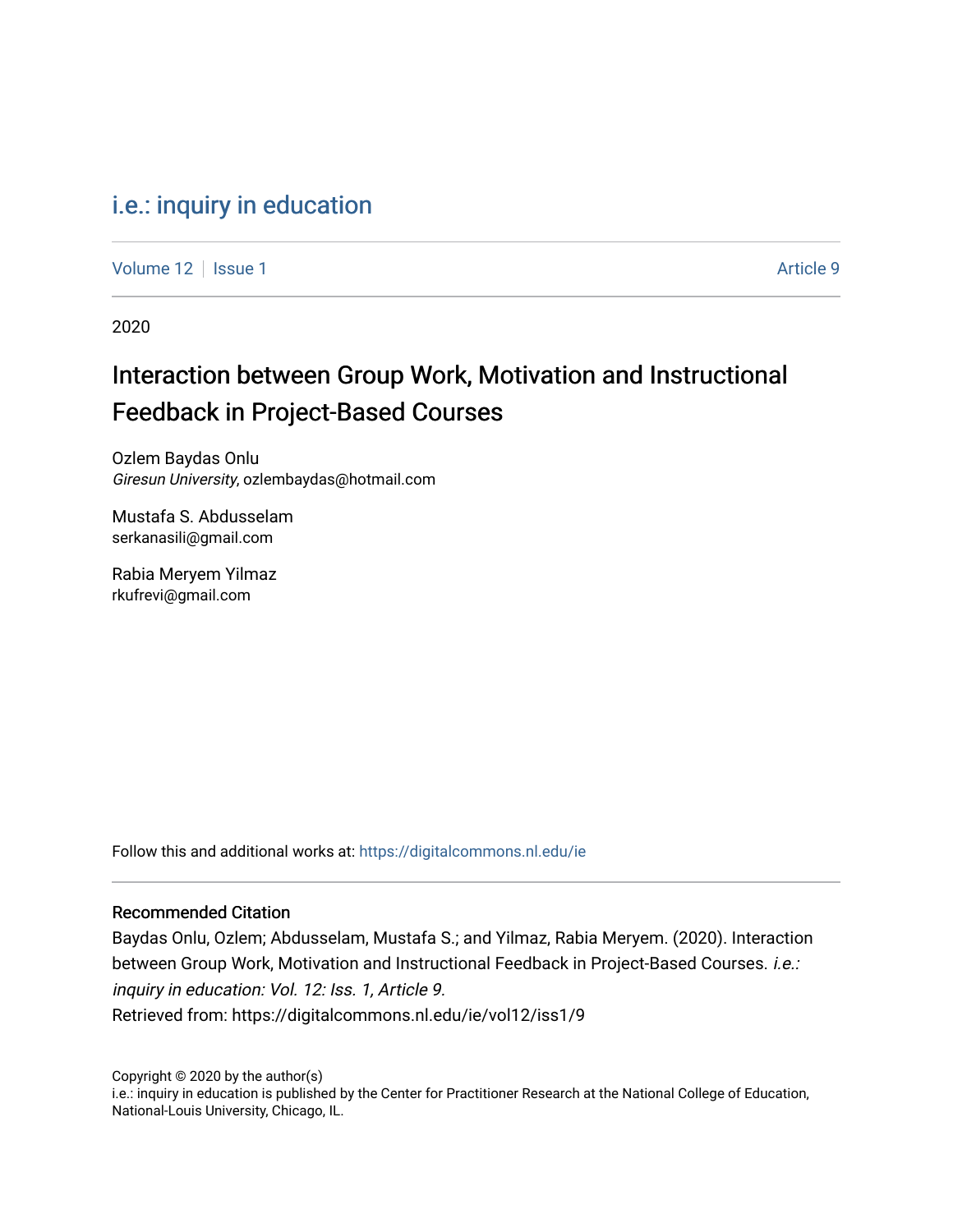### Interaction between Group Work, Motivation and Instructional Feedback in Project-Based Courses

#### Cover Page Footnote

We thank Engin Kursun for his contribution to the data collection process.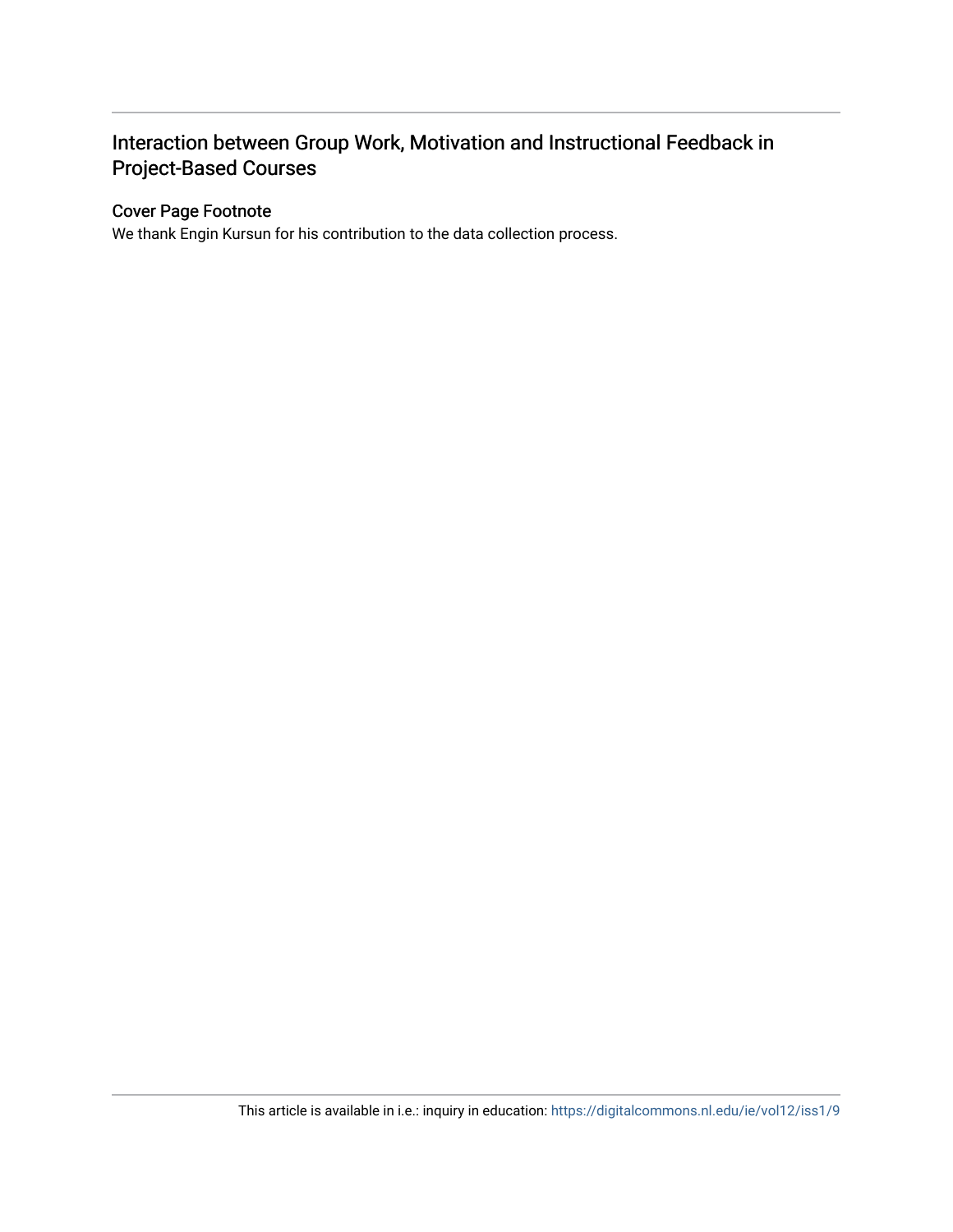# **Interaction Between Group Work, Motivation and Instructional Feedback in Project-Based Courses**

Özlem Baydaş Önlü *Giresun University, Giresun, Turkey*

# Mustafa Serkan Abdüsselam

*Giresun University, Giresun, Turkey*

Rabia Meryem Yilmaz *Atatürk University, Erzurum, Turkey*

#### **Abstract**

This study aimed to define the relationships between the factors affecting the learning processes of participants in project-based courses. The study sample consisted of 132 participants who had taken an instructional design course offered at the undergraduate level. The MSLQ, SAGE, and SPIF were used as data collection tools. The findings showed that the conflicts caused by the individuals with negative affect about instructional feedback diminished the quality of product and process during group work. Positive affect was found to be directly affected by "extrinsic goal orientation," which is one of the motivation variables.

**Keywords**: Project-based learning, collaboration, group environment, motivation, instructional feedback, structural equipment model

#### **Introduction**

There are various studies recommending the use of strategies such as case-based and projectbased learning in providing effective learning environments (Jonassen & Rohrer-Murphy, 1999; Liu, Wang, Su, & Zhou, 2019). Due to its contributions to the learning processes, project-based learning is highly preferred in higher education, especially in courses involving design development (Alexander, Knezek, Christensen, Tyler-Wood & Bull, 2014; Gülbahar &Tinmaz, 2006; Mills & Treagust, 2003). A project is a group of tasks that incorporate various processes and activities (Hmelo-Silver, 2004). Project activities examine realistic problems (Peterson & Myer, 1995) and are usually carried out over a long term, individually or within a group (Petty, 1993). Throughout this process, students are expected to be equipped with practical skills such as coping with incomplete or imprecise information, selfregulation and commitment, cooperation and group work, and interdisciplinary issues as well as to achieve certain outcomes (Macías-Guarasa, Montero, San-Segundo, Araujo, & Nieto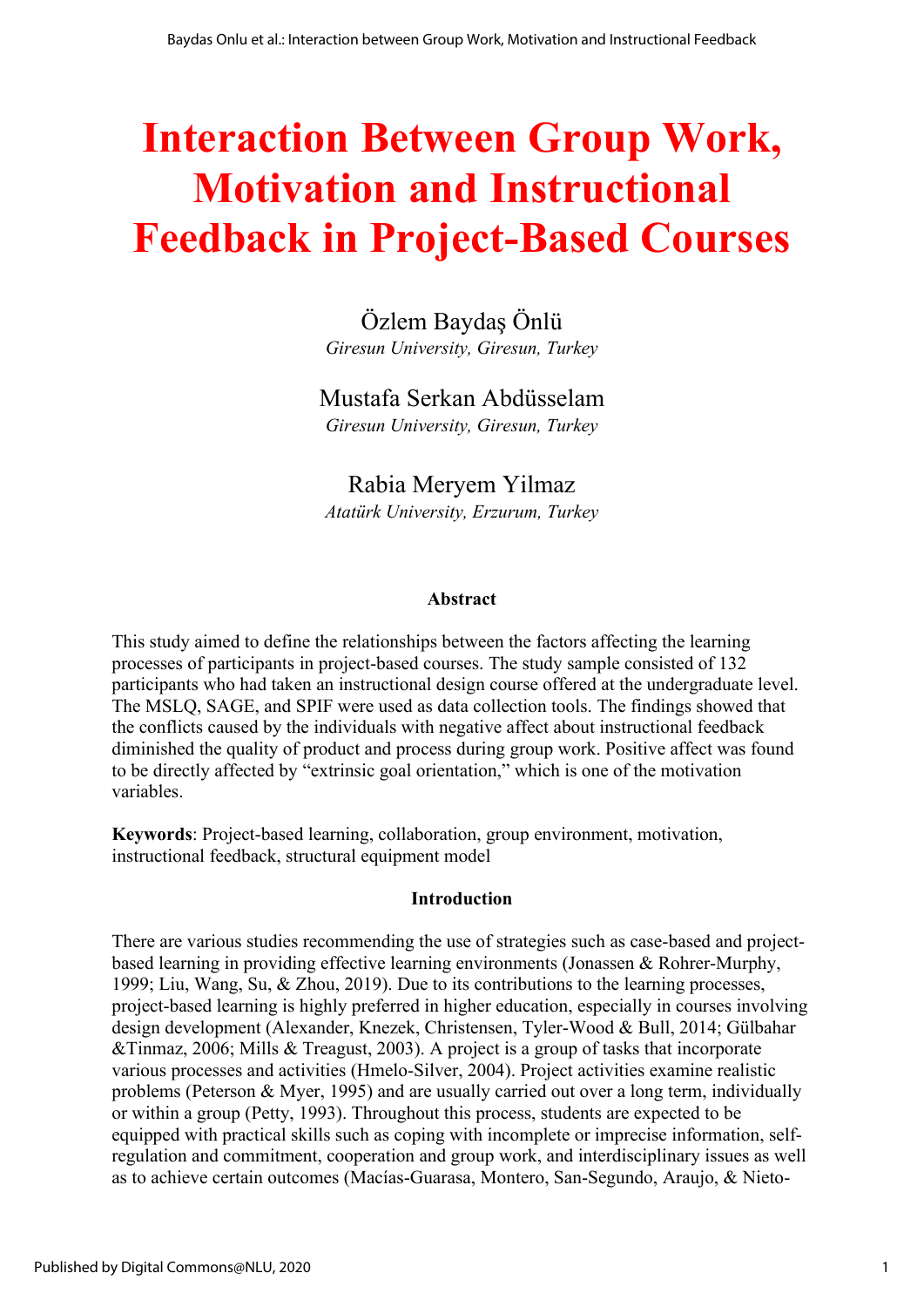Taladriz, 2006). Teachers place students at the center during activities, thus playing a primary role in helping them define problems and guiding them towards achieving their goals (Howard, 2002). Project-based design courses focus on students' perception of the world around them (Marshall, Petrosino, & Martin, 2010). This process begins with a driving question, continues with research, problem-solving, and decision-making activities and ends with a design product (Prince & Felder, 2006; Thomas, 2000). During this period, in order for students to build their own knowledge, it is important to engage them in active learning and encourage them to interact with the environment, to be open to the suggestions of the teachers, and work independently or collaborate in teams (Frank & Barzilai, 2004; Thomas, 2000). In this sense, providing a suitable environment for performing project-based activities, design courses also increase the quality of education offered to students (Goldstein, 2016). The studies in the literature have shown that expectations and motivations concerning the course, team working skills, and the role of the project advisor are important for training qualified instructional designers (Karakus, 2011). Moreover, it has also been reported that academic success is affected by various factors such as the classroom environment, collaborative working, feedback, and motivation (Duncan & McKeachie, 2005). Some of these factors (e.g., motivation) are also known to be influenced by other factors (Beydoğan, 2016). This study examined the participants' expectations/motivations concerning projectbased courses, attitudes towards group work, and perceptions of feedback received from the instructor in light of the factors reported in the literature on student training. In addition, all the sub-variables were analyzed to develop a theoretical framework. The hypotheses formulated within this framework are presented in the following section.

#### **Group Environment**

Group environment is a collaborative process in which individuals develop their own learning structures by means of interactions with other individuals (Dillenbourg, 1999). School is a social structure, in which activities may sometimes be carried out individually; however, at other times, establishing collaborative environments is necessary since these environments primarily define the quality of student learning by directly affecting their experiences and attitudes. Through collaborative environments, it is also possible to contribute to the cognitive and social development of students (Krol, Veenman, & Voeten, 2002). Such contribution may also positively affect other group members (Johnson & Johnson, 2000).

By the very nature of the field, it is a must especially for instructional design students to gain interdisciplinary working skills since it is impossible to develop projects individually. Therefore, group environments should be actively used. Indeed, our literature review shows that in environments where a student is not able to perform a task on his/her own, peer collaboration or adult guidance has a great role (Lin, Hong, & Chai, 2014; Stahl, Koschmann, & Suthers, 2006). However, carrying out certain tasks in groups does not guarantee the desired level of meaningful cooperation (Cooke, Gorman, Duran, & Taylor, 2007; Johnson & Johnson, 2002). Even if communication is established among group members, an interaction may still not be achieved throughout the cooperation process to the desired extent. Therefore, the collaboration process needs to be supported in order to yield performance and learning benefits (Diziol, Walker, Rummel, & Koedinger, 2010). At this point, task-specific feedback is recommended to encourage productive interactions among group members (Ge & Land, 2003; Zumbach, Reimann, & Koch, 2006). However, group work may cause some individuals with negative perceptions of feedback to feel uncomfortable, thus triggering ingroup disturbance rather than contributing to interaction. In order to offer a deeper understanding of this issue, we developed Hypothesis 1.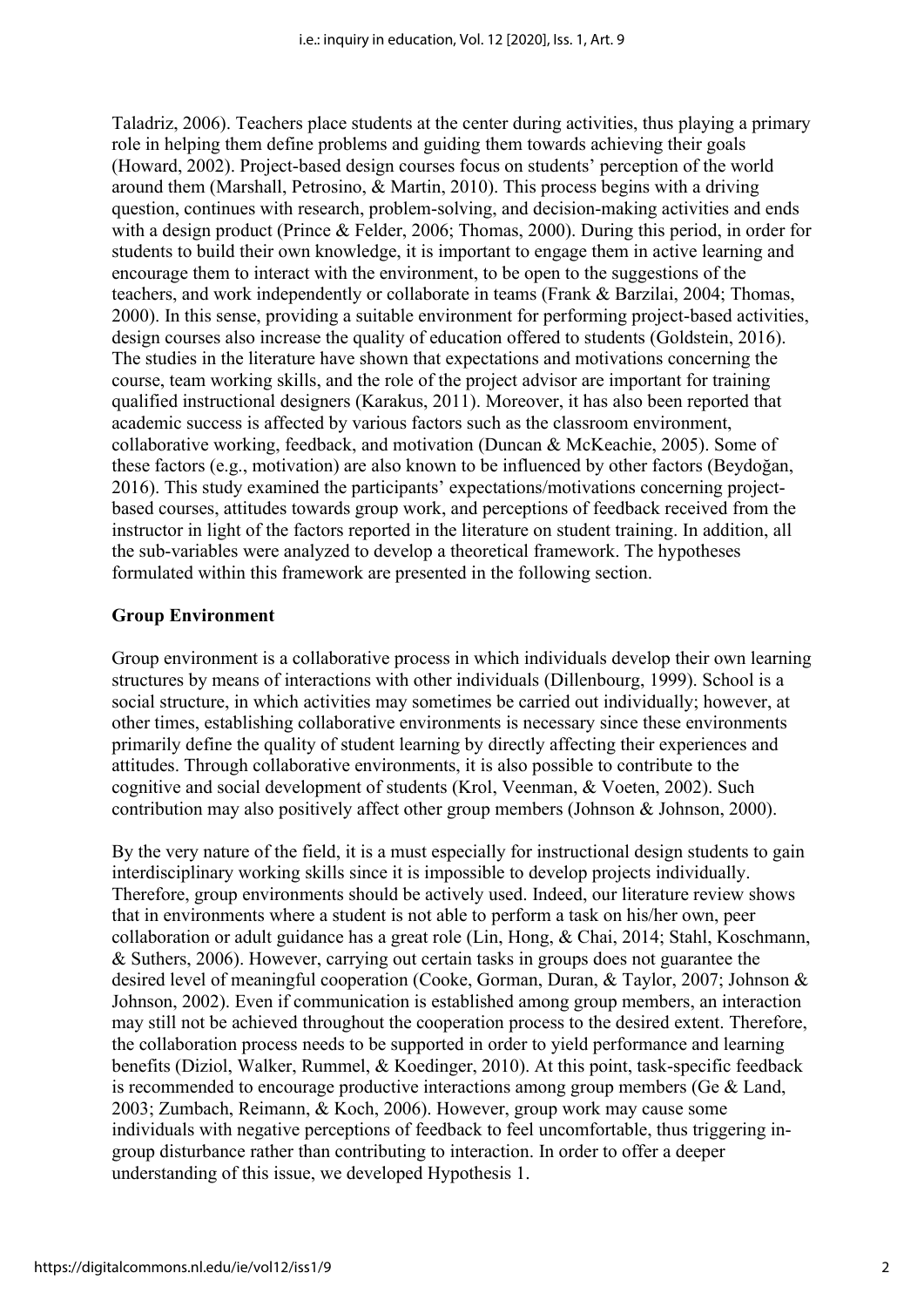#### **Hypothesis 1: Students' "negative affect" about instructional feedback positively influences the factor of "frustrations with group members."**

Group environments provide many benefits such as increased success in learning processes as well as the problem-solving skills, creative ideas, and development of higherorder thinking skills in various areas (Johnson & Johnson, 1999; Slavin, 1995). However, studies have also reported that when performing in groups compared to working alone, there are several disadvantages such as social loafing/exerting, less individual effort (Latane, Williams, & Harkins, 1979), restriction of independent working skills (Corliss, 2005; Panitz, 1997), or being dominated by dominant group members (Brown & Palincsar, 1989). Moreover, Richardson (2001) underlined the potential emergence of conflicts and disagreements during group working processes, which may result in reduced cooperation and support among peers. In order to examine this in more detail, we developed Hypothesis 2.

#### **Hypothesis 2: The factor of "frustrations with group members" positively affects "peer support."**

Individuals learning in group environments provide feedback to their partners and develop new ideas using brainstorming. At this point, group members must show respect to each other (Richardson, 2001). Such meaningful interactions among group members increase the prospect that learning will occur at the individual level (Nihalani, Mayrath, & Robinson, 2011). Increasing interaction and support among group members also help students achieve new outcomes at the individual level; however, conflicts among group members may diminish peer support. Therefore, we developed Hypothesis 3, considering that peer support might be adversely affected by intragroup conflicts.

#### **Hypothesis 3: "Peer support" during group working positively affects the factor of "student interdependence,"**

Increasing the performance of each group member makes the greatest contribution to group outcomes (Chidambaram & Tung, 2005). Here, the concept of student interdependence comes into play. Circulation of knowledge increases the accountability of each student and thus stimulates student detailing on the learning content and increases overall participation (Diziol et al., 2010). At this point, individually achieved outcomes also contribute to group outcomes and the process. To demonstrate the effect of intragroup collaboration on the quality of the learning process, we developed Hypothesis 4.

#### **Hypothesis 4: The factor of "student interdependence" positively affects the "quality of product and process."**

Studies on group learning usually report that interactions among students increase group performance. In the literature, creating an effective intragroup communication environment is considered an important factor in the development of quality material. The first step towards carrying out a successful project is to promote effective cooperation (Richey, Mathern, O'Shea, & Pierce, 1997) since weak intragroup support would not produce the expected interactions (Diziol et al., 2010) and would prevent the achievement of the desired outcomes concerning the content. We developed Hypothesis 5. The following hypothesis was constructed to show the dependence of the quality of the product and process on positive communication and support among group members:

**Hypothesis 5: "Peer support" developed among students during group working positively affects the "quality of product and process."**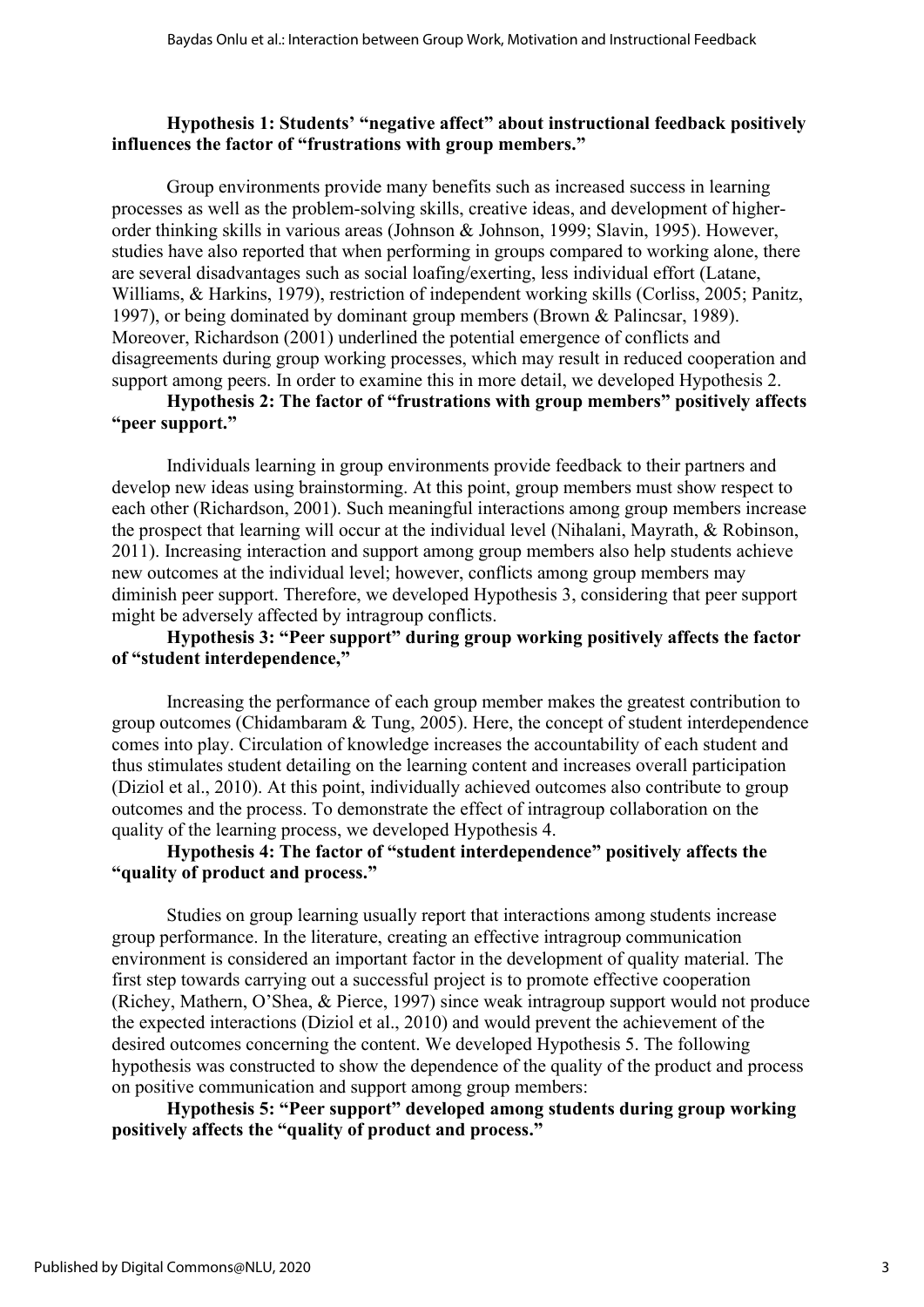#### *Instructional Feedback*

The quality of teaching is directly related to the achievement of the goals in the instruction programs. Such quality depends on the feedback or corrections provided by the teacher and other assisting staff to confirm whether learning has been achieved or to guide students to the right information, or to correct a mistake. Such feedback can be provided faceto-face, in the classroom and at the beginning, in the middle or at the end of a course as well as in an electronic environment outside the classroom (Hattie & Timperley, 2007; Parr & Timperley, 2010). Instructional feedback is an educational-instructional practice boosting students' skills motivation and skills motivation. Instructional feedback is an instructional practice enhancing students' skills and motivation (Kellogg & Whiteford, 2009). It also plays a prominent role in performing specific tasks assigned to students (Cleary & Zimmerman, 2004). The studies in the literature commonly report two types of feedback, i.e., direct and indirect (Cho, Schunn, & Charney, 2006; Shute, 2008). Direct feedback (e.g., directives) involves teachers making a correction or directly telling students what needs to be revised. In indirect feedback, teachers guide students to form their own concept. Examples of indirect feedback include queries and informatives (Shute, 2008). Although the two types of have their own advantages, direct feedback is considered to be more effective (Wilson & Czik, 2016). Therefore, in this study, we chose to focus on direct instructional feedback. In addition, we addressed the learners' "affective" responses to receiving feedback and "mastery" variables within the framework of feedback perception (Zumbrunn, Marrs, & Mewborn, 2016). In this sense, instructional feedback was examined in relation to negative affect, positive affect, and mastery factors.

The mastery category symbolised appreciation of students for instructional feedback as a way to advance themselves (Zumbrunn et al., 2016). Mastery and performance goals may be confused with each other. While a performance-approach objective centers on obtaining adequacy relative to others, a mastery aim is about the development of adequacy itself and of task mastery (Elliot & McGregor, 2001). Mastery experience is frequently related to academic outputs, success, and self-efficiency (Meece, Anderman, & Anderman, 2006). It has been reported that when students have strong mastery goals, they become more focused on developing their skills (Ames, 1992). Development of personal skills may be an indicator of positive affect about receiving instructional feedback. We developed Hypothesis 6.

#### **Hypothesis 6: Students' "mastery" perception of instructional feedback received from the teacher positively influences their perception of "positive affect."**

An interactive learning environment not only promotes in-depth learning but also increases students' motivation towards learning (Kester, Kirschner, & Corbalan, 2007). In addition, continuous instructional feedback affects students' motivation (Nicol & Macfarlane-Dick, 2006). Teacher feedback was found to promote students' motivation towards exerting more effort to achieve their learning goals (Harward et al., 2014). It also plays a crucial role in shaping the perceived self-efficacy beliefs of students (Pajares, 2003; Pilten, Pilten, & Sahinkaya, 2017). The studies on the effect of feedback on students' motivation have revealed that students' self-efficacy stances are prone to alter even after a single instance of feedback (Duijnhouwer, Prins, & Stokking, 2010). Even if a task is difficult, it can be accomplished. Therefore, we expected the mastery perception of instructional feedback to increase students' control of learning beliefs. We developed Hypothesis 7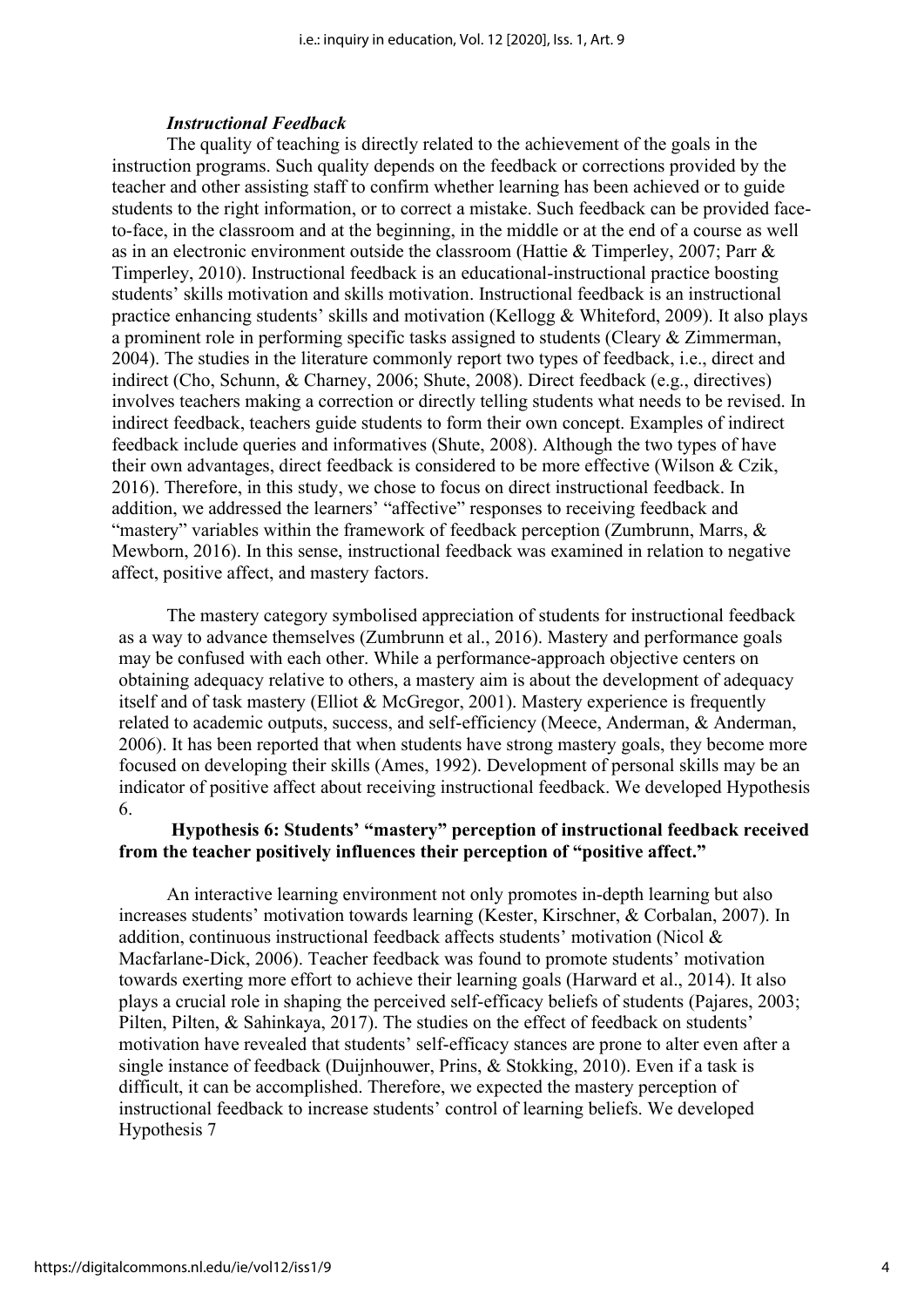#### **Hypothesis 7: "Mastery" perception of instructional feedback provided by the teacher positively affects students' "control of learning beliefs" by increasing their motivation towards the course.**

If the feedback is ambiguous, incorrect or misdirected, or processed ineffectively, students may sometimes be adversely influenced (Zumbrunn et al., 2016). Studies have reported that students generally fear critique, judgment, and getting a low grade. Thus, they may try to refrain from receiving instructional feedback since it makes them feel anxious (Zumbrunn et al., 2016). Individuals with negative affect about instructional feedback are likely to exhibit a negative approach towards mastery. In line with these findings, we developed Hypothesis 8.

#### **Hypothesis 8: Students' "negative affect" about instructional feedback provided by the teacher negatively affects their "mastery" perception.**

Instructional feedback given by an external agent provides a perspective intended to increase one's performance and modify his or her cognitive and motivational aspects (Shute, 2008). The success motivation of individuals with extrinsic goal orientation may lead them to have positive affect about instructional feedback. Individuals with positive affect feel good about receiving feedback (Zumbrunn et al., 2016). To provide a better understanding of this issue, we developed Hypothesis 9.

#### **Hypothesis 9: Students' "extrinsic goal orientation" positively affects their "positive affect" about instructional feedback.**

#### *Motivation*

Motivation is all behaviors and expectations of a human being. The situation of being motivated involves the behaviors that source from desires. A motivated person merges his/her knowledge and convictions with successful behaviors. Despite dependence on expectations, motivation also covers a person's perception of self-competencies and control over his or her efforts (Stipek, 1998). Motivation urges the organism to react in a particular way and to learn something (Selçuk, 1999). According to definition of Keller, motivation is the principal power and the direction of the goal that causes the student to be eager to learn (Keller, 2000). A motivated student is more likely to be more attentive in class, make increased efforts to learn, and be more resilient in the face of difficulties (Zimmerman & Schunk, 2008).

Extrinsic goal orientation is one of the elements of motivation. It is pertinent to the aspiration in learning tasks to obtain the consequences which are external to the task itself, such as receiving a reward or avoiding punishment (Ames, 1992). Test anxiety implies the anxiety experienced by students in an evaluation process such as an examination. Although there were broader conceptualizations, Meijer (2001) concentrated on fear-of-failure as the central characteristic. Several researchers have reported a positive relationship between extrinsic goal orientation and test anxiety (Osman & Lee, 2012; Shastri, Wang, & Gandhi, 2015; Wolters, Shirley, & Pintrich, 1996). Furthermore, Birenbaum (1997) found significant positive correlations between preference for oral exams and extrinsic goal orientation and test anxiety. Similarly, according to Wolters et al. (1996), extrinsic goal orientation is a significant predictor of test anxiety, and the positive relation between extrinsic goal orientation and test anxiety is stronger at high levels of learning goal orientation compared to when a learning goal is weakly supported. We developed Hypothesis 10.

**Hypothesis 10: Students' "extrinsic goal orientation" positively affects "test anxiety."**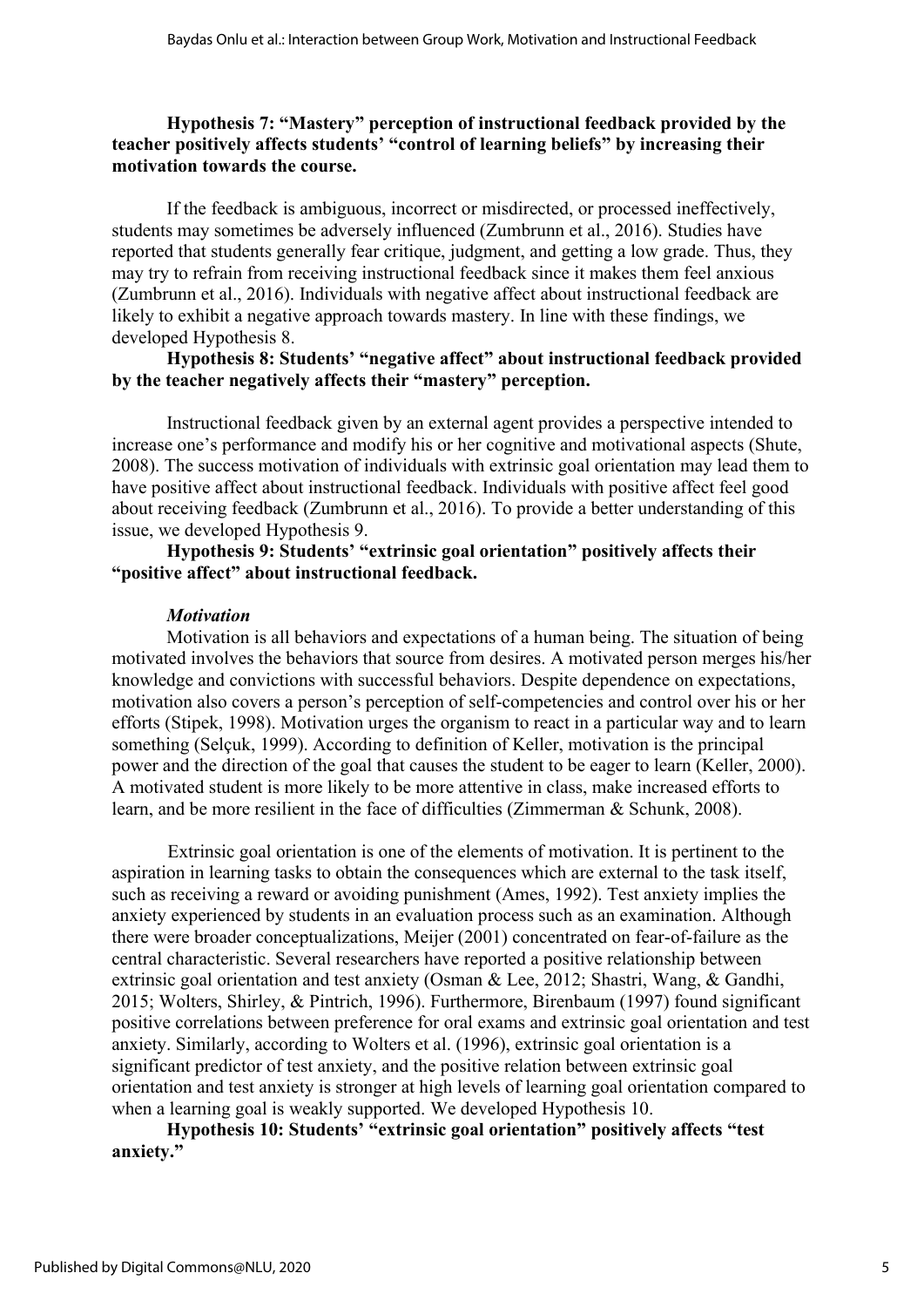Intrinsic goal orientation is related to the natural impulse in an activity itself, when a person is in an activity for its own sake, the enjoyment it provides, the learning it permits, or the feelings of accomplishment it evokes. Control of learning influences students' convictions that their endeavor to learn will result in positive outcomes. If students think that their efforts to study will make a difference in their learning, they will be more likely to study in a planned and effective way (Al Khatib, 2010). According to the reports on a positive relationship between intrinsic goal orientation and control of learning beliefs (Lawanto, Santoso & Liu, 2012; Shastri et al., 2015; Sungur, 2007), we developed Hypothesis 11.

#### **Hypothesis 11: Students' "intrinsic goal orientation" positively affects their "control of learning beliefs."**

Task value states the student's opinion of a task's attraction, emphasis, and usefulness. Therefore, it is expected that a high task value leads to students' greater involvement in their learning. Pintrich's research suggested that task value beliefs were positively correlated with self-efficacy (Pintrich, 1999). In line with the positive relationship reported in the literature between intrinsic goal orientation and task value (Lawanto et al., 2012; Sungur, 2007), we developed Hypothesis 12.

#### **Hypothesis 12: Students' "intrinsic goal orientation" positively affects the "task value."**

Self-efficacy refers to a self-appraisal of one's ability to complete a task and one's confidence in his or her skills to perform that task. There are studies that have examined the role of self-efficacy for learning and performance and task value in predicting motivation (Liem, Lau, & Nie, 2008; Yukselturk & Bulut, 2007). The researchers have reported a close relationship between self-efficacy and task value (Joo, Lim, & Kim, 2013) and suggested that these two also have a positive impact on motivation (Schunk, Meece, & Pintrich, 2012). We developed Hypothesis 13.

#### **Hypothesis 13: "Task value" positively affects "self-efficacy for learning & performance."**

Studies have reported a relationship between self-efficacy for learning and performance and learning beliefs (Appelbaum & Hare 1996) and their positive affect on both motivation (Freeman, Alston, & Winborne, 2008; Pintrich, 1999; Prat‐Sala & Redford, 2010; Shim & Ryan, 2005; Yukselturk & Bulut, 2007) and positive learning outcomes (Araz & Sungur, 2007; García & de Caso, 2006). We developed Hypothesis 14.

#### **Hypothesis 14: Within the scope of pre-service instructional design teachers' motivation towards the course, "control of learning beliefs" positively affects students' "self-efficacy for learning and performance."**

The 14 hypotheses mentioned in the study are organized under three categories. The hypotheses H1, H7, and H9 contain variables which are out of their categories. This situation results from assuming hypotheses the role of transition hypothesis between categories. Accordingly, the visualization of 14 hypotheses formed among 13 variables examined under three categories are presented in Figure 1.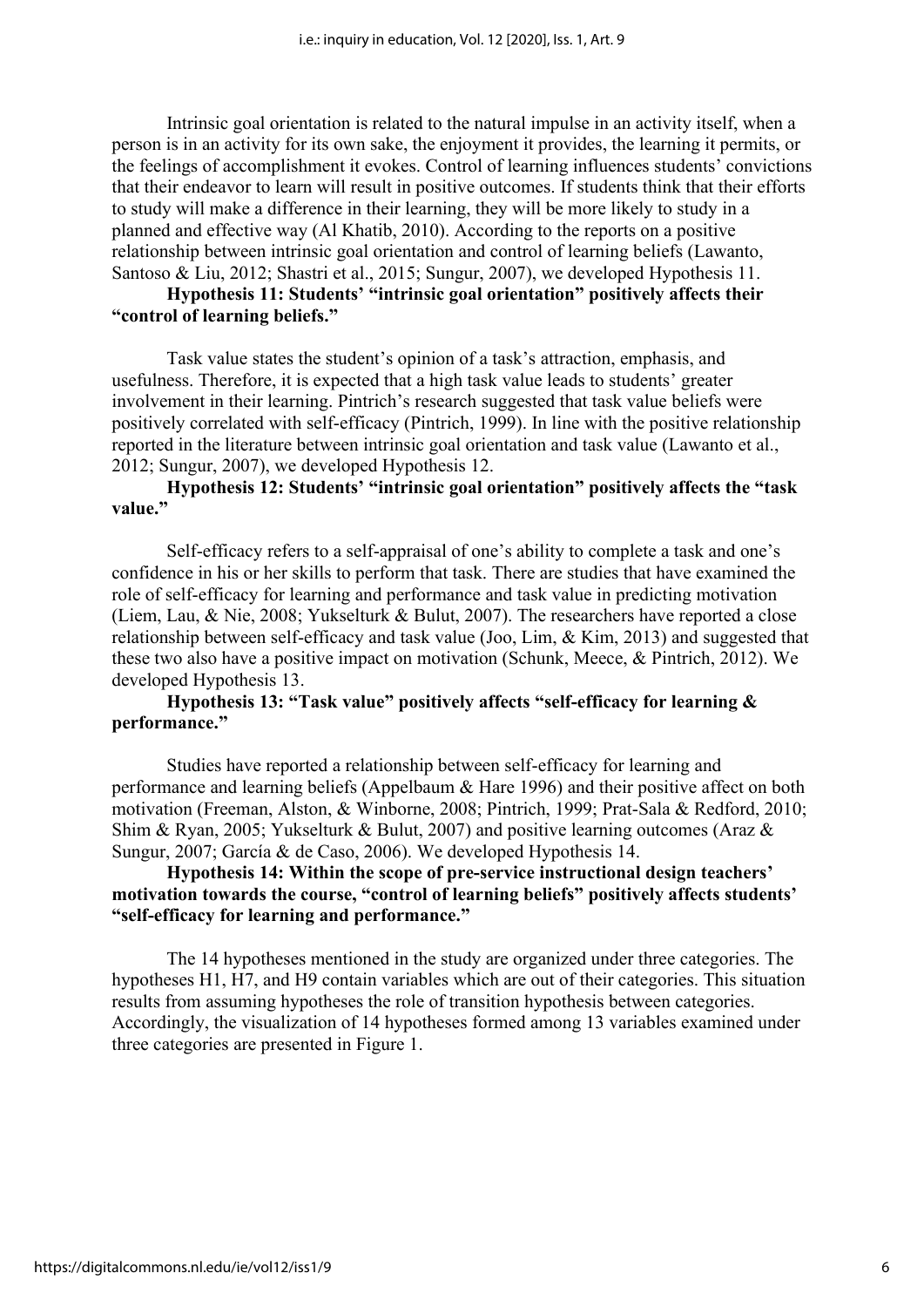

*Figure 1.* Visualization of variables, categories, and hypotheses

Expectations and motivations of individuals, their team working skills and the role of the project advisor are among the factors affecting the process of raising qualified instructional designers (Karakus, 2011). Studies have revealed different levels of association between these factors. Therefore, it is necessary to perform a deeper analysis of how these factors affect each other to make valid generalizations. Focusing on these relationships is also important since students' learning perceptions, methods, and outcomes are all interrelated (Dart et al., 2000). A deeper examination into these relationships within the practices undertaken in the instructional design course can also later be transferred to other projectbased course content.

#### **Method**

Among the quantitative research methods, the correlational research design was used in this study to examine the effect of the variables on the process of training instructional designers.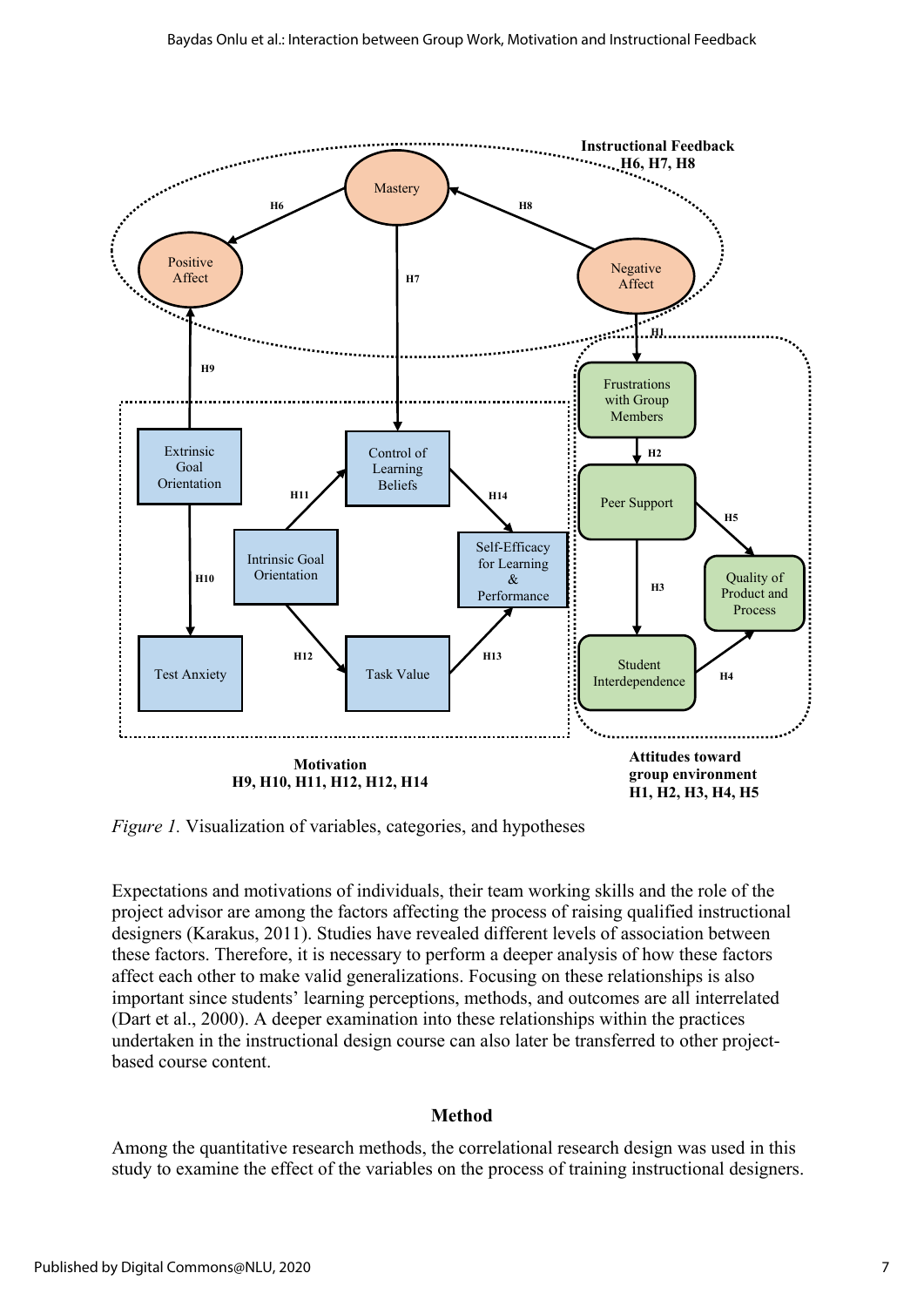The reason for employing this method was to determine and measure the relationships between the variables (McMillan & Schumacher, 2010).

#### **Participants**

The study was conducted with 132 sophomore participants from different two universities who had taken a course in instructional design offered at the Department of Computer Education and Instructional Technology during 2 years. Since the study was designed within the scope of courses delivered by the researchers, convenience sampling was employed. Of the 132 participants, 74 were male and 58 were female. A considerable number of participants had project design experience, and all were provided with feedback by their instructor. Table 1 shows detailed information about the study sample.

|                                       |     | $\frac{6}{9}$ |                                        |    | $\frac{6}{9}$ |
|---------------------------------------|-----|---------------|----------------------------------------|----|---------------|
| Gender<br>Male                        | 74  | 56.1          | University<br>University A (Teacher A) | 94 | 71.2          |
| Female                                | 58  | 43.9          | University B (Teacher B)               | 38 | 28.8          |
| Project design experience             |     |               | <b>Feedback Frequency</b>              |    |               |
| $0-6$ years                           | 46  | 34.8          | Twice a week                           | 48 | 36.3          |
| 1 year                                | 22  | 16.7          | Once a week                            | 52 | 39.2          |
| $1-2$ years                           | 30  | 22.7          | Every two weeks                        | 24 | 18.1          |
| $2-3$ years                           | 28  | 21.2          | Every three weeks                      | 8  | 6.0           |
| Over 3 years                          | 6   | 4.5           |                                        |    |               |
| Receiving instructional feedback from |     |               | <b>Experience</b> in                   |    |               |
| instructors                           |     |               | collaborative working                  |    |               |
| Yes                                   | 116 | 87.9          | $0 - 6$ years                          | 45 | 34.1          |
| Partially                             | 16  | 12.1          | 1 year                                 | 26 | 19.7          |
| N <sub>0</sub>                        |     |               | $1-2$ years                            | 33 | 25.0          |
|                                       |     |               | $2-3$ years                            | 24 | 18.2          |
|                                       |     |               | Over 3 years                           | 4  | 3.0           |

|  | Table 1. Descriptive Data on the Participants |  |  |
|--|-----------------------------------------------|--|--|
|  |                                               |  |  |

#### **Data Collection Tools**

The Motivated Strategies for Learning Questionnaire (MSLQ) and the Student Attitudes toward Group Environments (SAGE) questionnaire were used as data collection tools together with the Students' Perception of Instructional Feedback (SPIF) scale.

#### *1. SPIF*

In this study, the SPIF scale was used to determine the Students' Perception of Instructional Feedback developed by authors in the project-based course. This questionnaire consists of 19 items scored on a 5-point Likert scale under the following four factors; "mastery" (MA, 8 items,  $\alpha$  = .96), "positive affect" (PA, 6 items,  $\alpha$  = .94), and "negative affect" (NA, 5 items,  $\alpha$ = .94) as 5. The total variance explained by the factors was found to be 79.53% and the Cronbach's alpha was  $\alpha$  = .92.

#### *2. SAGE questionnaire*

In this study, the SAGE questionnaire developed by Kouros and Abrami (2006) was used to determine the participants' attitudes towards group working in the project-based course. This questionnaire consists of 43 items scored on a 5-point Likert scale under the following four factors; quality of product and process (QPP, 15 items), peer support (PS, 8 items), student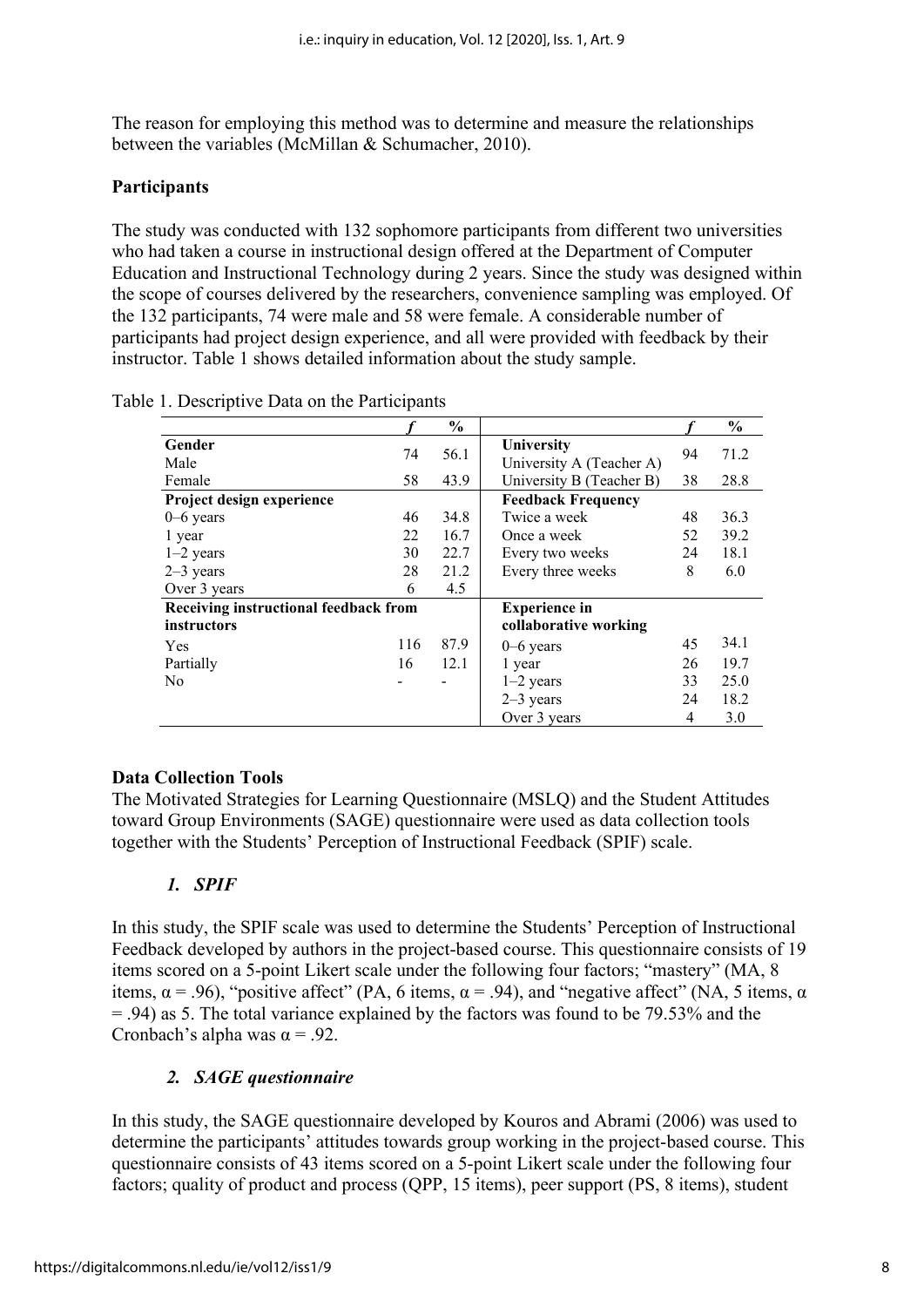interdependence (SI, 12 items), and frustrations with group members (FGM, 8 items). Cronbach's alpha reliabilities for the factors ranged from .93 to .69. The questionnaire was adapted by Karakus Yilmaz, Baydas, and Kokoc (2017) to the participants' native language, and its validity (EFA and CFA) and reliability (Cronbach's alpha coefficients) were calculated. Since the results were not statistically significant for some of the items and there were problems in terms of cultural context (Hambleton, Merenda, & Spielberger, 2005), 22 items were excluded from the questionnaire. However, only the number of items was reduced and no change was made to the factors. As a result, the factor loadings for the accepted 21 items were 6 items under the quality of product and process, and 5 items under each of the remaining three factors. In our study, the reliability coefficient of SAGE was found to be .83, which was higher than that of the unmodified mother language version of the questionnaire (.73).

#### *3. MSLQ*

After long-term research on examining the factors that most affect college students' academic success, Pintrich, Smith, Garcia, and McKeachie (1993) developed MSLQ, which contains a total of 15 factors under two main sections, i.e., motivation and learning strategies. In the present study, only the motivation section of MSLQ was used, which consisted of 31 items under the following six factors; intrinsic goal orientation (IGO, 4 items), task value (TV, 6 items), control of learning beliefs (CLB, 4 items), extrinsic goal orientation (EGO, 4 items), self-efficacy for learning and performance (SLP, 8 items), and test anxiety (TA, 5 items). The items were scored on a 7-point Likert scale. The reliability coefficients of the factors ranged from .62 to .93. The questionnaire was adapted to the participants' mother language by Büyüköztürk, Akgün, Özkahveci, and Demirel (2004), and its validity (EFA and CFA) and Cronbach's alpha coefficients were calculated. The originality of the questionnaire was preserved with no changes being made. The Cronbach's alpha values for the mother language version of the questionnaire were reported to range from .52 to .86. In this study, it was found to be higher at .90.

#### **The Process of Practice**

The study was conducted by an assistant and a faculty member in the instructional design course (2-hour theory, 2-hour practice) offered to sophomore students in the Department of Computer Education and Instructional Technology at two different universities during two years. In the instructional design course, students are expected to identify an instructional problem primarily for projects carried out throughout the school term. The identified problem is analyzed and reported, the process and material for the solution of the problem are designed and developed, and applications and evaluations are conducted. Sample projects included such topics as the design of teaching processes appropriate to instructors or students who need detailed usage knowledge of software, as well as counting objects or rhythmic counting projects for special needs kids. Attention was paid to ensure that the one-term course was presented in similar steps at both universities. The steps followed in the course are given in Figure 2.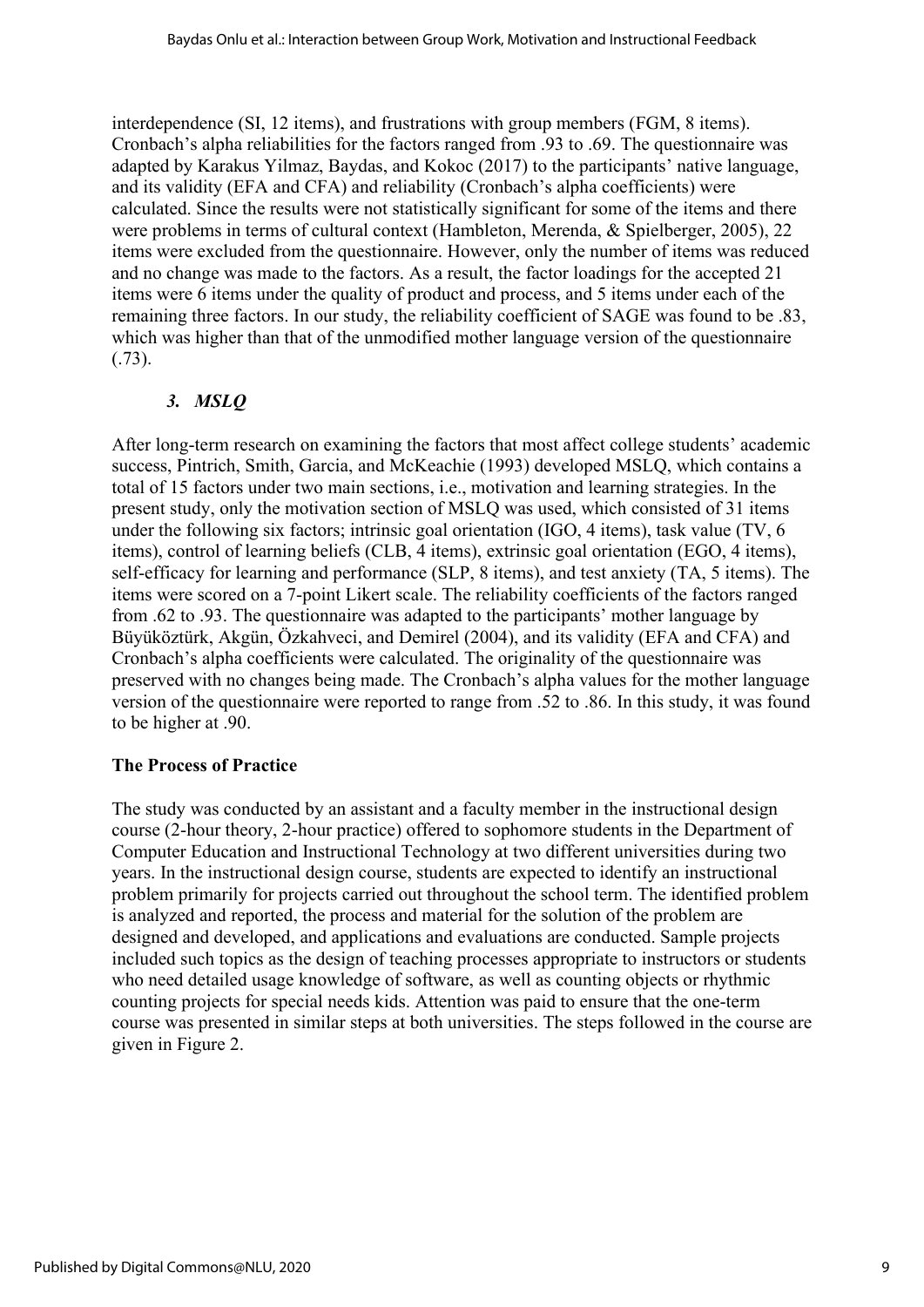

*Figure 2.* The weekly progression of the course

#### **Data Analysis**

First, descriptive statistics for the variables (e.g., arithmetic mean and standard deviation) were presented. Since the assumptions of normality and linearity were met for the relationships between these variables, Pearson's correlation coefficient was used for further analysis (Field, 2009).

Path analysis requires certain assumptions to be met regarding extreme scores, missing data, normality, multicollinearity, and the variances of variables. There was no missing data since it was collected through an online system. After we checked whether the variables were normally distributed, two extreme data points were excluded from the analysis. The coefficients of skewness and kurtosis estimated for 13 variables showed that the variables other than the "Student Interdependence," "Mastery," and "Negative Affect" variables had a normal distribution. In this sense, factors were found to be close to normal in the Q-Q and the Box-and-Whisker plots. The data that were not normally distributed were normalized in SPSS using square root transformation for positively skewed variables and applying a logarithmic transformation to variables with high positive skewness.

Following the normalization process, the variances were observed to be equal. The relationships between the variables were defined based on multicollinearity. No path was established between the variables that had a very high or very low correlation. All the paths in the model were based on the literature, correlations between the variables, and the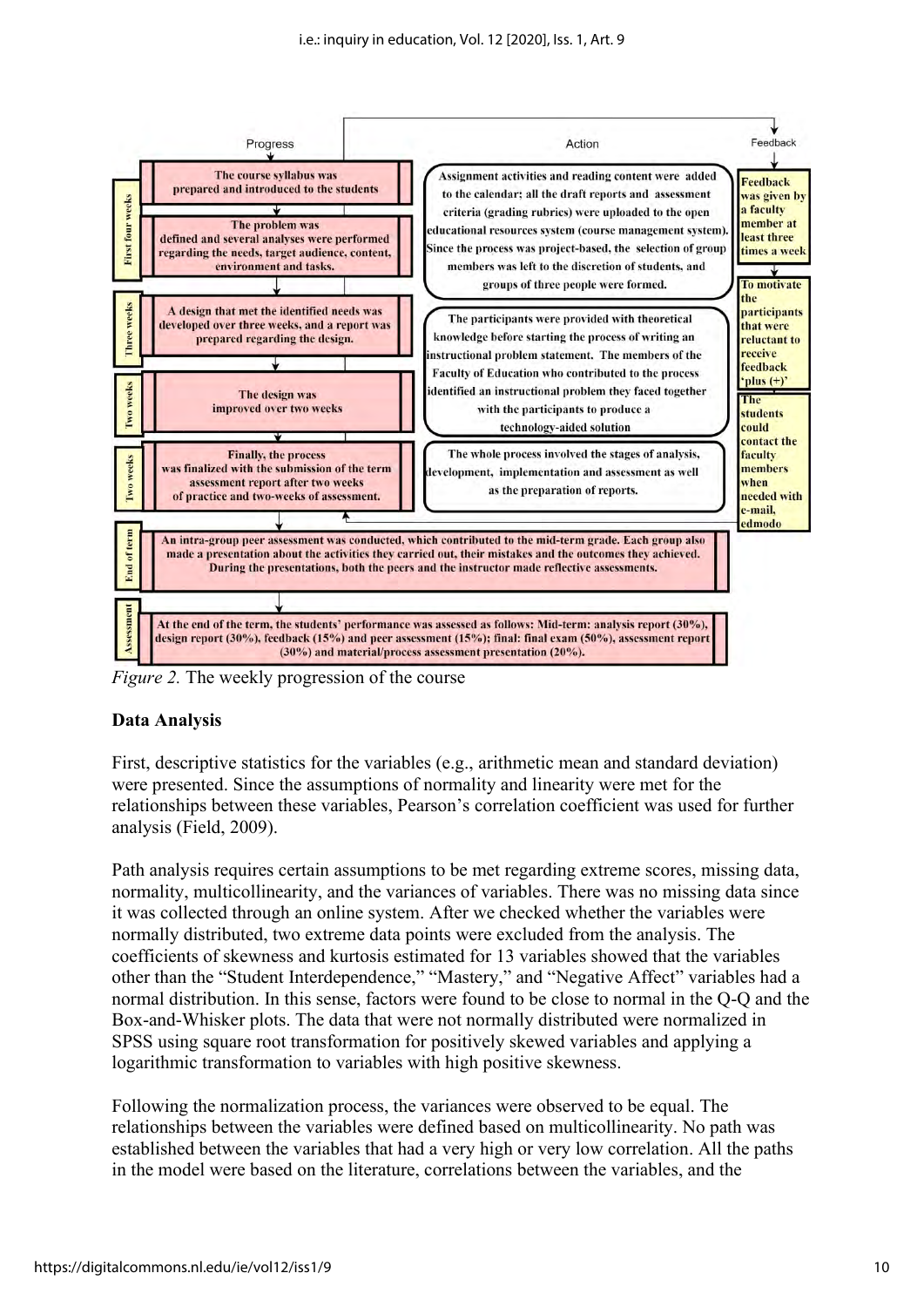experience of the researchers (course observations). Bentler and Chou (1987) recommended sample size of five subjects per variable for a normally distributed dataset. From this, it can be deduced that data obtained from at least 65 participants is sufficient for a model with 13 variables to meet the assumption of normality. Since the data was obtained from 132 participants in this study, we can say that the sample size was sufficient.

The study was conducted on similar syllabuses for validity and reliability purposes. The questionnaires used to measure motivation and attitudes toward group work were those used in the literature and adapted to the participants' mother language. To ensure the content validity of SPIF, we performed EFA and CFA on separate samples to ensure construct validity and presented the reliability coefficients and used expert opinions and the findings of the studies in the literature. Data was collected from the participants on a voluntary basis at a time that was convenient for them.

#### **Results**

Table 2 presents the descriptive data on the variables of motivation, attitudes toward group environments and instructional feedback, which affect the project-based learning processes of participants. With regard to "motivation," the participants were found to have a positive affect about the following factors: Task Value (TV) ( $M = 5.51$ ), Intrinsic Goal Orientation (IGO) ( $M = 5.41$ ), Control of Learning Beliefs (CLB) ( $M = 5.27$ ) and Self-Efficacy for Learning & Performance (SLP) ( $M = 5.23$ ). However, they had certain concerns over the Test Anxiety (TA) factor ( $M = 3.64$ ). Concerning attitudes toward group environments, the participants "strongly agreed" with the statements under the Student Interdependence (SI) (M  $= 4.29$ ) factor. It was found that they had a positive effect on the feedback provided by the **instructors** 

|                       | <b>Factors</b>                                   | Mean | <b>SD</b> |
|-----------------------|--------------------------------------------------|------|-----------|
|                       | Task Value (TV)                                  | 5.51 | 1.17      |
|                       | Intrinsic Goal Orientation (IGO)                 | 5.41 | 1.17      |
|                       | Self-Efficacy for Learning and Performance (SLP) | 5.23 | 1.06      |
|                       | Control of Learning Beliefs (CLB)                | 5.27 | 1.11      |
| Motivation            | Extrinsic Goal Orientation (EGO)                 | 5.01 | 1.24      |
|                       | Test Anxiety (TA)                                | 3.64 | 1.37      |
|                       | General                                          | 5.01 | 1.16      |
|                       | Student Interdependence (SI)                     | 4.29 | .62       |
| group<br>Attitudes    | Peer Support (PS)                                | 4.16 | .84       |
|                       | Quality of Product and Process (QPP)             | 3.74 | 1.00      |
| environment<br>toward | Frustrations with Group Members (FGM)            | 2.14 | .91       |
|                       | General                                          | 3.76 | .80       |
|                       | Mastery (MA)                                     | 4.69 | .49       |
|                       | Positive Affect (PA)                             | 4.43 | .65       |
| Feedback              | Negative Affect (NA)                             | 1.50 | .71       |
| Instructiona          | General                                          | 4.20 | .63       |

Table 2. Descriptive Data on the Perceptions of Motivation, Attitudes towards Group Environment, and Instructional Feedback

The model was tested based on the relationships between the variables and the researchers' observations. The path analysis of 13 variables gave a value of  $\chi^2 = 118.934$  (df = 61, *p* < 05). The ranges for the indices (RMSEA, CFI) were based on the studies by Schreiber, Nora,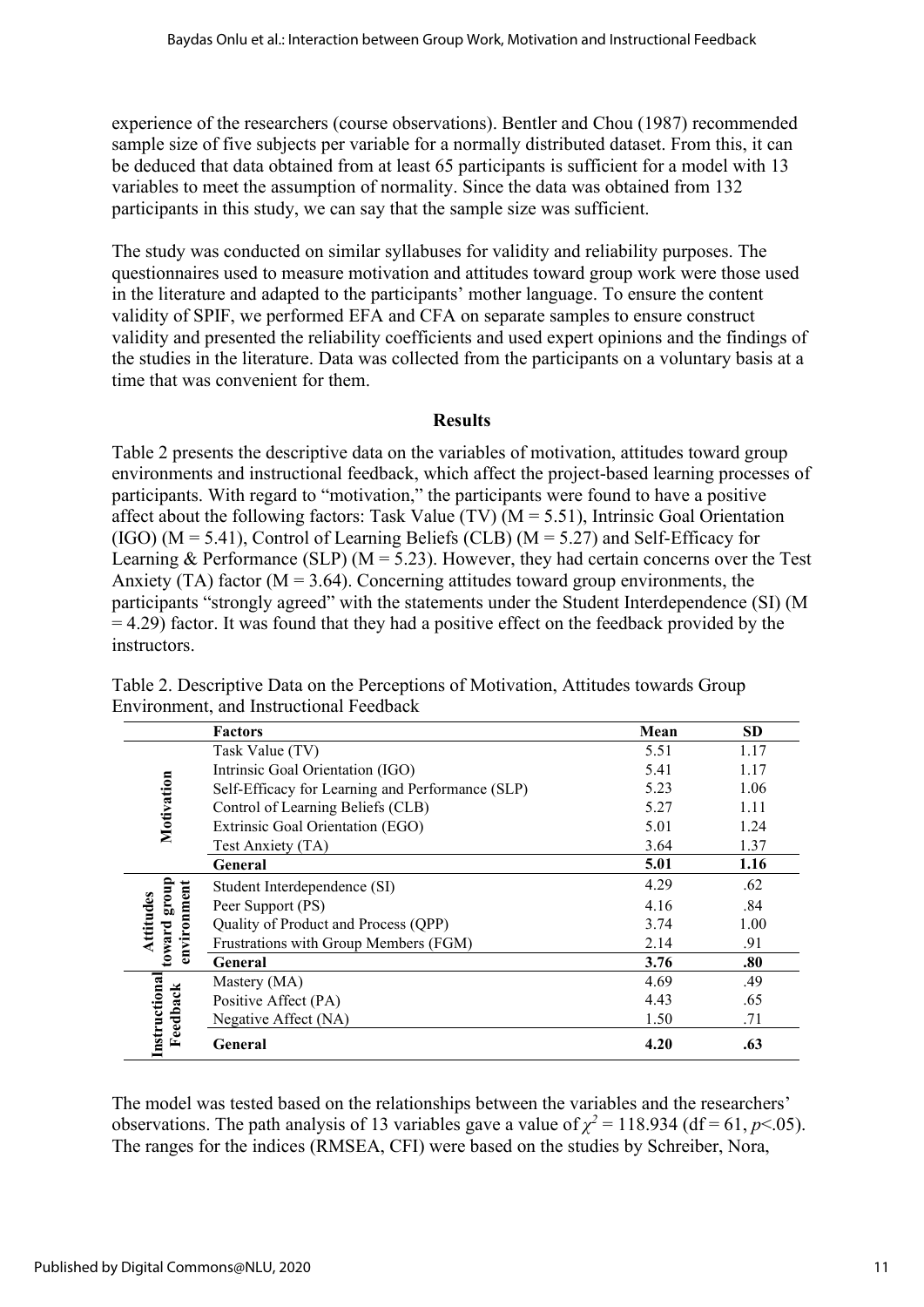Stage, Barlow, and King (2006), and Hooper, Coughlan and Mullen (2008). Table 3 shows them together with the goodness of fit values.

| <b>Goodness of Fit</b><br><b>Statistics</b> | Perfect         |           | Acceptable Values in the Model | Fit        |
|---------------------------------------------|-----------------|-----------|--------------------------------|------------|
| $\chi^2/\mathrm{df}$                        | $\sim$ $\angle$ | $2 - 5$   | .95                            | Perfect    |
| <b>RMSEA</b>                                | $\leq 0.05$     | $\leq 08$ | .08                            | Acceptable |
| CFI                                         | >95             | >90       | 92                             | Acceptable |

Table 3. Goodness-Of-Fit Statistics Ranges and Values

Figure 3 presents the model tested in this study together with the standardized path coefficients. In this figure, the subfactors related to attitudes towards group environment and instructional feedback are grouped. The remaining variables belong to the motivated strategies for learning questionnaire. All the paths in the model were found to be significant (See Table 4 and Fig. 3).

| <b>Hypotheses</b> | Paths                 | Standardized coefficient | SE   | n    | Results   |
|-------------------|-----------------------|--------------------------|------|------|-----------|
| H1                | $NA \rightarrow FGM$  | .418                     | .103 | .000 | Supported |
| H <sub>2</sub>    | $FGM \rightarrow PS$  | $-455$                   | .072 | .000 | Supported |
| H <sub>3</sub>    | $PS \rightarrow SI$   | .747                     | .044 | .000 | Supported |
| H <sub>4</sub>    | $SI \rightarrow QPP$  | .463                     | .147 | .000 | Supported |
| H <sub>5</sub>    | $PS \rightarrow QPP$  | .308                     | .110 | .000 | Supported |
| <b>H6</b>         | $MA \rightarrow PA$   | .607                     | .096 | .000 | Supported |
| H7                | $MA \rightarrow CLB$  | .378                     | .150 | .000 | Supported |
| <b>H8</b>         | $NA \rightarrow MA$   | $-0.616$                 | .049 | .000 | Supported |
| H <sub>9</sub>    | $EGO \rightarrow PA$  | .308                     | .038 | .000 | Supported |
| <b>H10</b>        | $EGO \rightarrow TA$  | .254                     | .093 | .003 | Supported |
| <b>H11</b>        | $IGO \rightarrow CLB$ | .385                     | .063 | .000 | Supported |
| H <sub>12</sub>   | $IGO \rightarrow TV$  | .793                     | .051 | .000 | Supported |
| <b>H13</b>        | $TV \rightarrow SLP$  | .676                     | .053 | .000 | Supported |
| H <sub>14</sub>   | $CLB \rightarrow SLP$ | .245                     | .057 | .000 | Supported |

Table 4. The Results of the Tested Hypotheses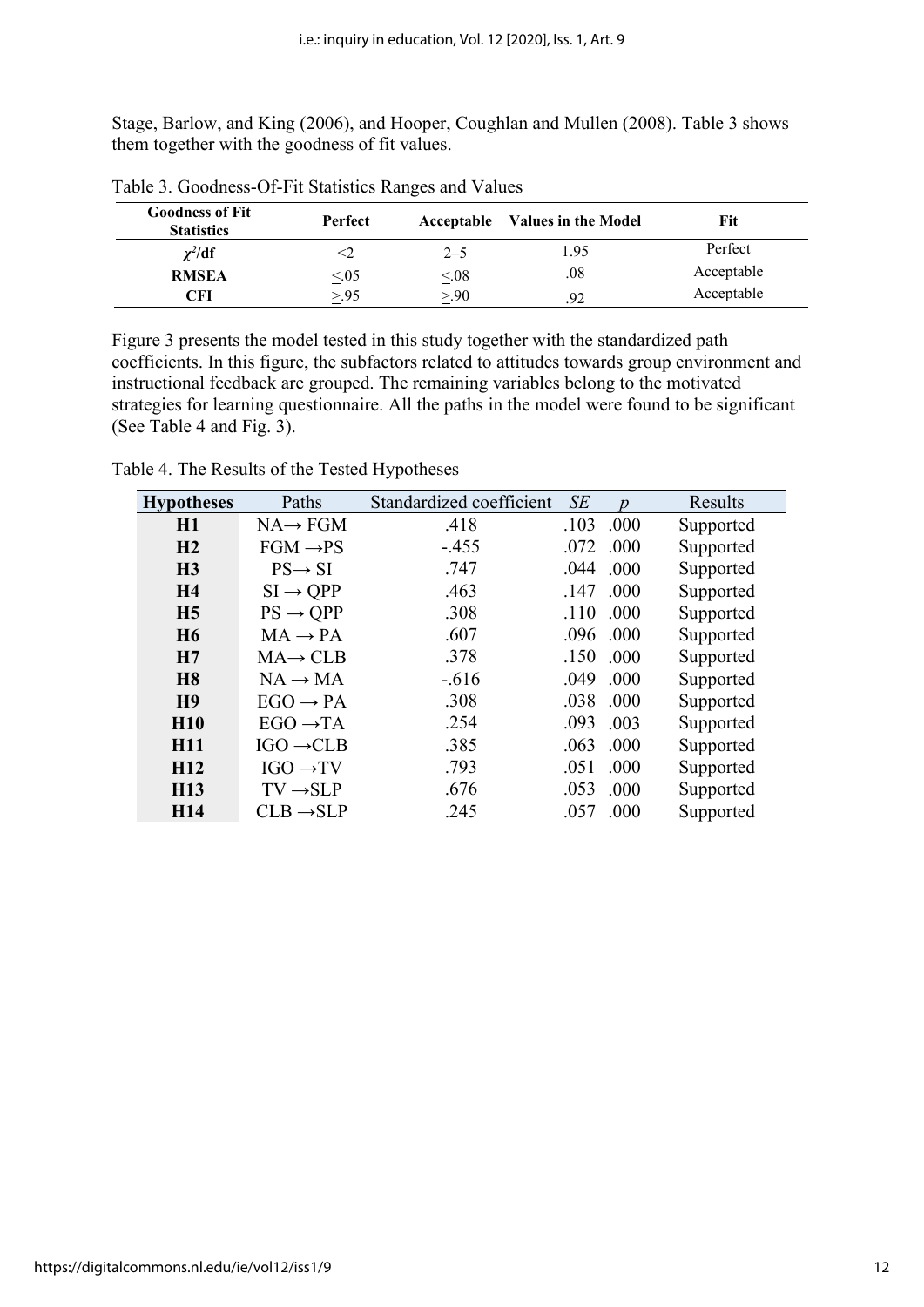

*Figure 3.* Presentation of the tested model (IGO: Intrinsic Goal Orientation, TV: Task Value, SLP: Self-Efficacy for Learning and Performance, EGO: Extrinsic Goal Orientation, TA: Test Anxiety, CLB: Control of Learning Beliefs, QPP: Quality of product and process, PS: Peer Support, SI: Student Interdependence, FGM: Frustrations with Group Members, MA:Mastery, PA: Positive Affect, NA: Negative Affect)

The model is developed in the instructional design course for the group working processes, perception towards instructional feedback and motivation towards the course. All the paths in the model were significant. The direct and indirect influences on the model were also defined by testing the model. Table 5 shows detailed information on these influences.

| <b>Variables</b>                                  |               |                  |                  |
|---------------------------------------------------|---------------|------------------|------------------|
|                                                   | <b>Direct</b> | <b>Indirect</b>  | <b>Total</b>     |
| <b>Self-Efficacy for Learning and Performance</b> | Influence     | <b>Influence</b> | <b>Influence</b> |
| Intrinsic Goal Orientation                        |               | $.630**$         | .630             |
| Negative Affect                                   |               | $-0.57*$         | $-.057$          |
| Mastery                                           |               | $.093**$         | .093             |
| Control of Learning Beliefs                       | $.245**$      |                  | .245             |
| Task value $R^2$ = .636                           | $.676**$      |                  | .676             |
| <b>Quality of product and process</b>             |               |                  |                  |
| Peer Support                                      | $.308**$      | $.346**$         | .654             |
| Student Interdependence                           | $.463**$      |                  | .463             |
| Frustrations with Group Members                   |               | $-298*$          | $-.297$          |
| Negative Affect $R^2$ = .522                      |               | $-124*$          | $-124$           |
| <b>Control of Learning Beliefs</b>                |               |                  |                  |
| Intrinsic Goal Orientation                        | $.385**$      |                  | .385             |

Table 5. Direct, Indirect, and Total Influences on the Model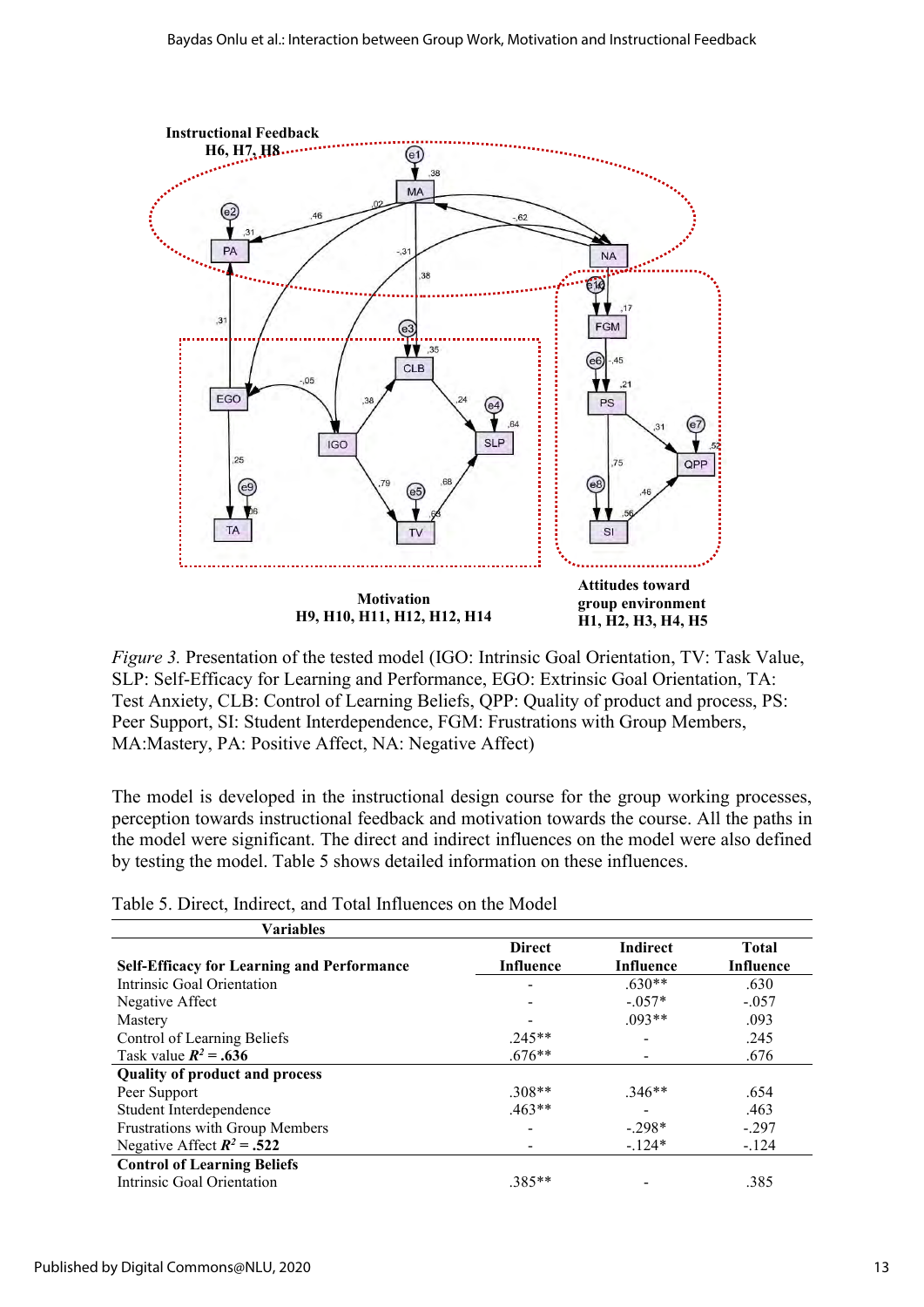| Mastery                                      | .378**   |           | .378    |
|----------------------------------------------|----------|-----------|---------|
| Negative Affect $R^2 = .348$                 |          | $-.233**$ | $-.233$ |
| <b>Student Interdependence</b>               |          |           |         |
| Peer Support                                 | $.747**$ |           | .747    |
| Negative Affect                              |          | $-142**$  | $-142$  |
| Frustrations with Group Members $R^2$ = .558 |          | $-.339$   | $-.339$ |
| <b>Positive Affect</b>                       |          |           |         |
| <b>Extrinsic Goal Orientation</b>            | $.308**$ |           | .308    |
| Mastery                                      | $.464**$ |           | .464    |
| Negative Affect $R^2 = .308$                 |          | $-.286**$ | $-.286$ |
| <b>Peer Support</b>                          |          |           |         |
| Negative Affect                              |          | $-190**$  | $-.190$ |
| Frustrations with Group Members $R^2 = .207$ | $-455**$ |           | $-.455$ |
| <b>Mastery</b>                               |          |           |         |
| Negative Affect $R^2 = .379$                 | $-616**$ |           | $-.616$ |
| <b>Frustrations with Group Members</b>       |          |           |         |
| Negative Affect $R^2 = .175$                 | $.418**$ |           | .418    |
| <b>Text Anxiety</b>                          |          |           |         |
| Extrinsic Goal Orientation $R^2$ = .065      | $.254**$ |           | .254    |
| <b>Task Value</b>                            |          |           |         |
| Intrinsic Goal Orientation $R^2$ = .626      | .793**   |           | .793    |
| **n $\lt$ 01 *n $\lt$ 05                     |          |           |         |

\*\**p* < .01, \**p<*.05

#### **Discussion**

This study aimed to define the relationships between the variables that affect the learning processes of participants in the instructional design course. The relationships were described by 13 variables under motivation towards the course, attitudes toward group working, and perception of instructional feedback.

We found that self-efficacy for learning and performance (SLP) was positively affected by control of learning beliefs (CLB) and task value (TV). At this point, the beliefs of selfefficacy for learning and and performance (SLP) are positively affected when a lesson is felt to be important. Therefore, the researchers have reported a close relationship between selfefficacy and task value (Joo, Lim, & Kim, 2013) and suggested that these two also have a positive impact on motivation (Schunk et al., 2012). In addition, the ability of students to take responsibility for their success/failures positively affects self-efficacy for learning and performance and learning beliefs (SLP).

In this study, we found that peer support (PS) affects student interdependence (SI) to a great extent. According to the model obtained in this study, peer support (PS) is one of the important elements in group working. Students working in harmony with their peers and feeling a sense of belonging in the group act in coherence with other group members. Such meaningful interactions among group members increase the likelihood that learning will occur at the individual level (Nihalani et al., 2011). Intragroup interactions require the improvement of communication skills for resolving, assessing and discussing different ideas that emerge in the group as part of common activities (Lin et al., 2014; Stahl et al., 2006). As these skills are improved, the quality of the product and process can also improve. In this study, we found that the quality of product and process (QPP) was affected by student interdependence (SI) and peer support (PS) positively. At this point, the group members who exhibited a powerful interaction in terms of peer support (PS) and student interdependence (SI) gradually began to enjoy project activities. Such interaction also promotes further learning and the development of high-quality products. To achieve effective relationships and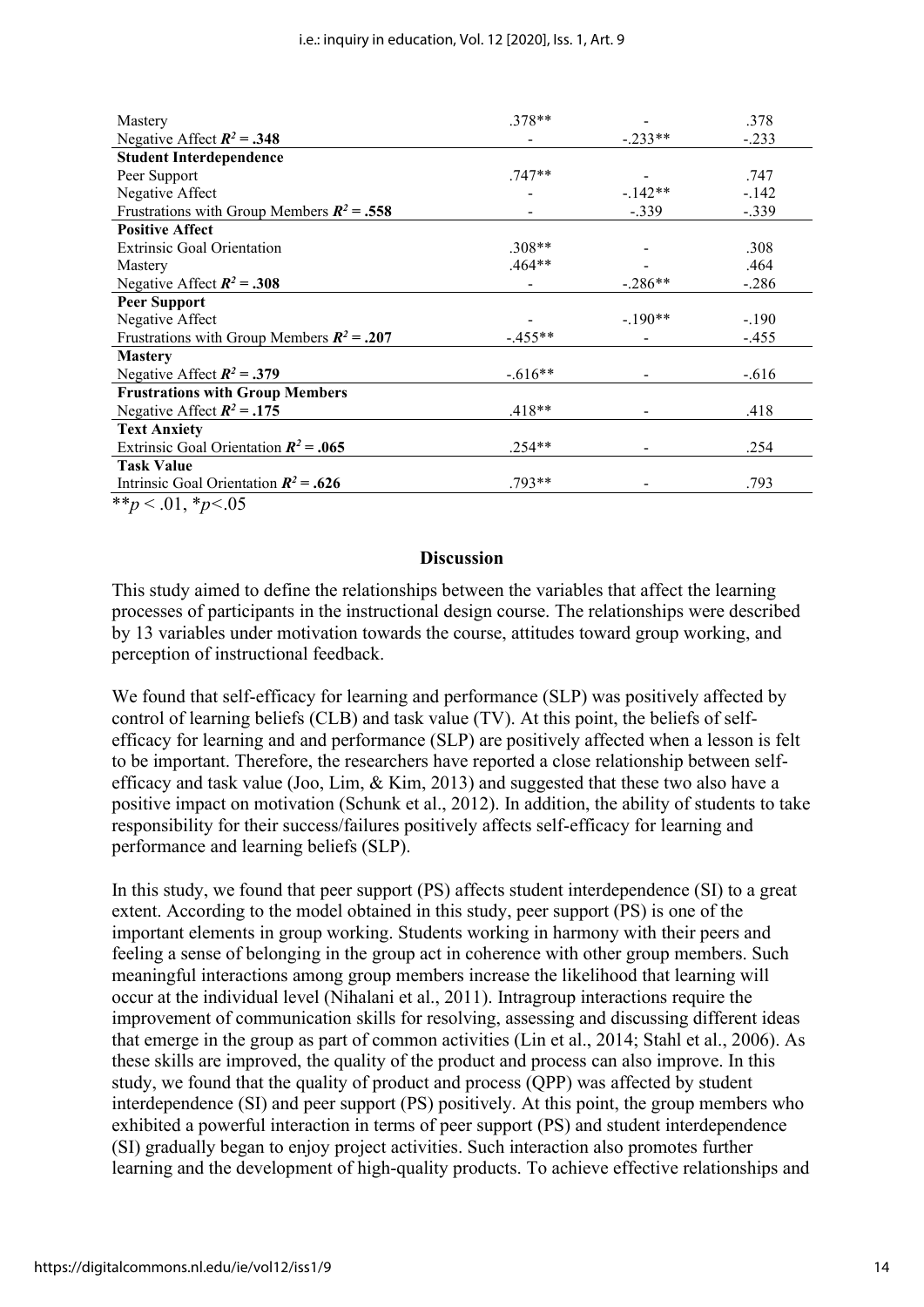interactions during the cooperation process, it is important to resolve conflicts and maintain the relationships between group members (Richardson, 2001). Individuals who had conflicts and expressed frustrations with other group members (FGM) were found to fail to achieve high-quality outcomes during group work and project activities. In this study, "frustrations with other group members (FGM)" was found to have an indirect and negative impact on the quality of product and process (QPP). The findings also revealed that individuals who had conflicts with other group members were deprived of student interdependence (SI) and peer support (PS) as well as failing to achieve expected outcomes. However, there are also studies reporting that intragroup activities promote interaction among students and lighten the cognitive load on them (Wigglesworth  $& Storch, 2012$ ). In this study, our results show that peer support (PS) affects student interdependence (SI).

We also found that the frustrations with group members (FGM) factor is affected by group members' negative affect (NA) about instructional feedback. At this point, task-specific feedback is recommended to achieve productive interactions among group members (Ge & Land, 2003; Zumbach, Reimann, & Koch, 2006). However, negative affect about feedback may have also caused them to fail to maintain group cohesion. Individuals with negative affect about instructional feedback are likely to exhibit a negative approach towards mastery. Sometimes, students may be negatively affected if the feedback is misunderstood, inaccurate or misdirected, or processed ineffectively (Zumbrunn et al., 2016). Furthermore, instructional feedback is reported to be much more effective when students volunteer for interaction (Price, Handley, Millar, & O'Donovan, 2010). Studies reported that students commonly fear criticism, judgment, and getting a bad grade. Thus, such students refrain from receiving instructional feedback as they feel bothered (Zumbrunn et al., 2016). As a result, group members evade their learning responsibilities, which at the end may cause them to have conflicts with other group members, thus also lowering their expectations for mastery.

In this study, group members with feelings of mastery about the feedback provided by instructors were also found to improve their positive affect (PA) about instructional feedback. From this point of view, mastery perception can be said to be related to students' mood (PA, NA). Therefore, students' mood needs to be analyzed to improve their perception of mastery towards receiving feedback. Positive affect (PA) is also affected directly and positively by extrinsic goal orientation (EGO), which is one of the motivation factors affected indirectly and negatively by negative affect (NA).

In this study, extrinsic goal orientation (EGO) was also found to trigger task value (TA). This finding conforms with the reports in the literature (Birenbaum, 1997; Osman & Lee, 2012; Shastri et al., 2015; Wolters et al., 1996). Students that compare their academic performance with the other students' extrinsic goal orientation (EGO) tend to have positive affect about receiving instructional feedback since compliments by the instructor and others are indicators of their success. Moreover, comparing their grades with those of others triggers students' text anxiety.

We found that control of learning beliefs (CLB) was highly and positively affected by intrinsic goal orientation (IGO) and mastery. There are various studies reporting the relationship between intrinsic goal orientation (IGO) and control of learning beliefs (CLB) (Lawanto et al., 2012; Shastri et al., 2015; Sungur, 2007). Improving the instructional feedback strategies aims to develop students' self-efficacy beliefs, mastery goals, and the skills of planning and revising (Duijnhouwer et al., 2012). At this point, increasing the student's effort and the development of planning and revising can be seen in the students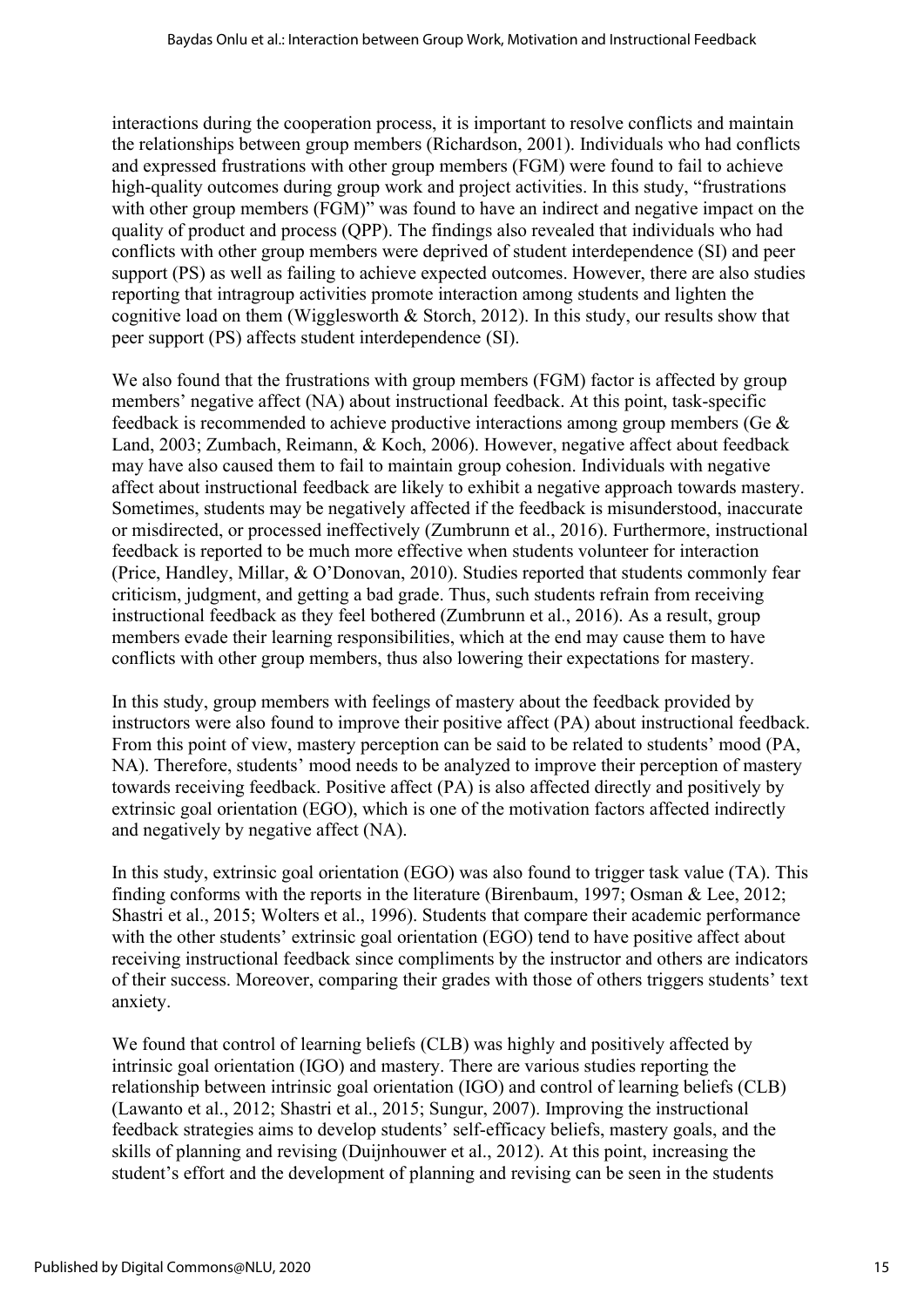taking control of the learning process. Mastery perception gained through instructional feedback contributes to helping students increase their awareness of assuming responsibility for their learning. Furthermore, gaining an insight into how to access the materials that will help their learning may indicate that they have taken control of their learning.

In this study, task value (TV) was found to be greatly affected by intrinsic goal orientation (IGO). Other studies have also suggested a relationship between intrinsic goal orientation (IGO) and task value (TV) (Lawanto et al., 2012; Shastri et al., 2015; Sungur, 2007). Students who have access to materials to help them in their learning and who assume responsibility for their learning have increased motivation.

#### **Conclusion and Suggestions**

In this study, we examined students' attitudes toward group work, perceptions of instructional feedback and motivation for the course. The results of the study can be summarized as follows:

- "Control of Learning Beliefs" and "Task value" affect students' "Self-Efficacy for Learning & Performance."
- "Peer Support" and "Student Interdependence" affect students' "Quality of Product and Process."
- "Intrinsic Goal Orientation" and "Mastery" affect students' "Control of Learning Beliefs."
- "Peer Support" affects students' "Student Interdependence."
- "Mastery" and "Extrinsic Goal Orientation" positively affects students' "Positive Affect."
- "Frustrations with Group Members" affects students' "Peer Support."
- "Negative Affect" affects students' "Mastery."
- "Negative Affect" affects students' "Frustrations with Group Members."
- "Extrinsic Goal Orientation" affects students' "Text Anxiety."
- "Intrinsic Goal Orientation" affects students' "Task Value."

In light of the findings, the following suggestions are made:

- In order to improve the self-efficacy of the students in group work, it can be important to provide the control of learning beliefs and task value for students. As Intrinsic Goal Orientation and Mastery are important factors that affect Control of Learning Beliefs, these factors need to be taken into account in group work.
- Peer support should be provided and student interdependence should be tried to make Product Quality and Process effective. Peer support is important to ensure student interdependence. For this reason, group activities can be planned to ensure the support of students from each other.
- Students working in harmony with each other should be brought together in the same group, since frustration with group members affects the peer support of the students. In order to carry out the group work effectively, intragroup collaboration and interaction should be improved. Groups should also be formed on a voluntary basis.
- The level of interaction among the group members should be increased and peer support should be promoted through various activities that are carefully planned to sustain continuous communication and interaction among the students.
- The conflicts observed in the groups should be resolved by the instructor.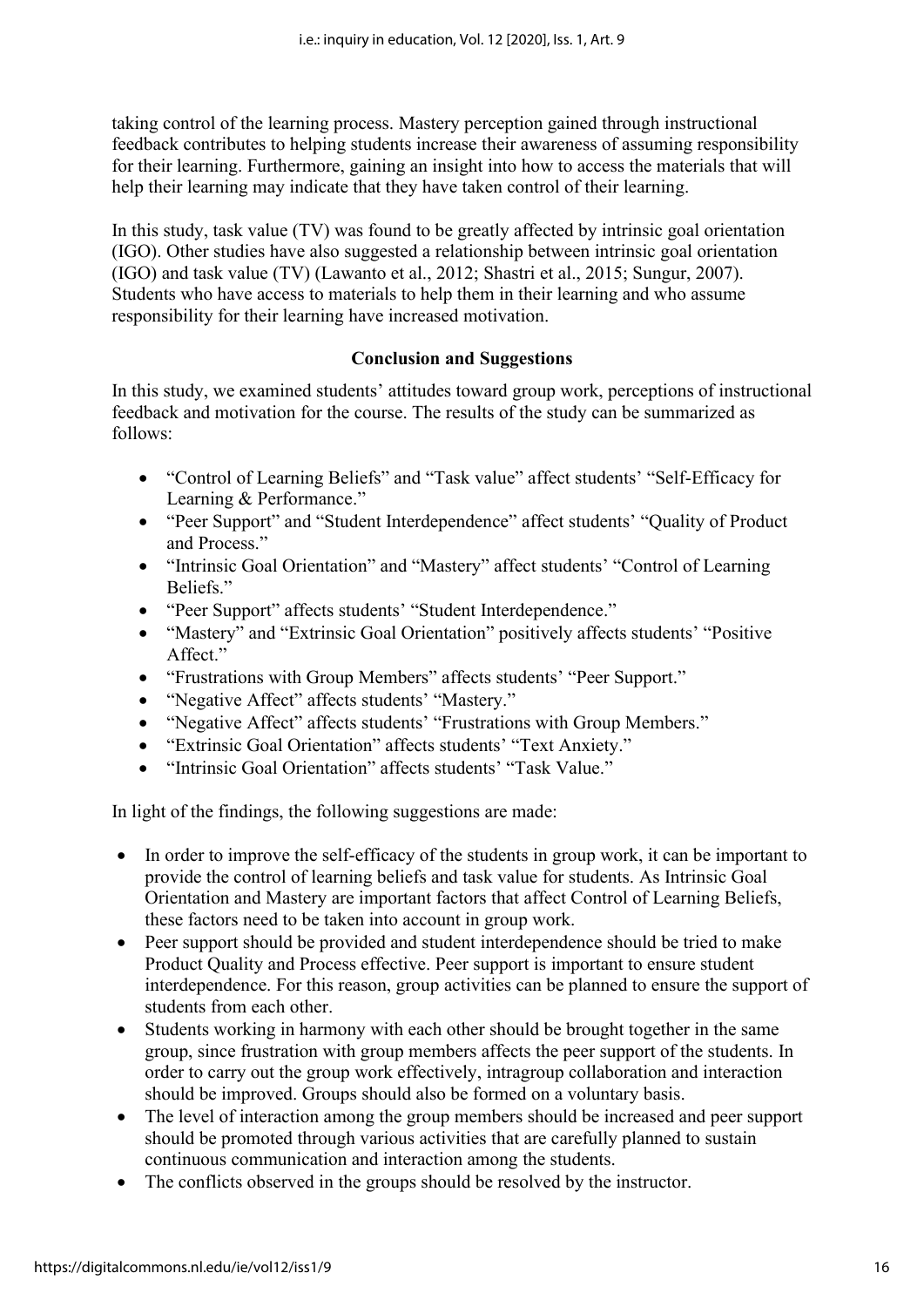- Individuals with negative affect about instructional feedback are likely to feel that they could not achieve mastery through feedback. Their mood should be analyzed and their negative affect about instructional feedback should be eliminated.
- Regular feedback should be provided to prevent intragroup conflicts. In addition, course content should be revised to include individual activities that would change the negative attitudes of group members towards receiving feedback.
- Group members with feelings of mastery about the instructional feedback develop positive affect concerning instructional feedback. Therefore, if the individuals who are, at first, reluctant to receive feedback are provided with feedback with an emphasis on the improvement of project processes, their PA can improve and the continuity of providing feedback can be sustained.
- Activities should be performed and instructional feedback should be given to reduce the concerns of students about grades and being successful.
- Taking control of learning and having meaningful values on tasks/projects improves the self-efficacy beliefs of learners. Therefore, learners' responsibility for learning and views on the importance of their tasks/projects can be improved through feedback. In this way, their self-efficacy beliefs can also be developed.

#### **No funding was received**

*Özlem Baydaş Önlü is currently an associate professor at the Department of Computer Education & Instructional Technology at Giresun University. She has completed her PhD in the Department of Computer Education from Ataturk University in Turkey. Her research interests are in the computer-based instruction, ICT integration (her PhD thesis subject), Structural Equational Models, educational statistics, 3D virtual worlds, instructional design, and research methods.* 

*Mustafa Serkan Abdusselam is currently an assistant professor at the Department of Computer Education & Instructional Technology at Giresun University. His research interests include augmented reality, technology integration and usage, wearable technology, problem-based learning, and research methods.* 

*Rabia M. Yilmaz is currently an associate professor at the Department of Computer Education & Instructional Technology in Ataturk University. She has completed her PhD from the Department of Computer Education at Ataturk University in Turkey. Her research interests are in the computer-based instruction, augmented reality in education (her PhD thesis subject), 3D virtual worlds, instructional design, and research methods.*

#### **References**

- Alexander, C., Knezek, G., Christensen, R., Tyler-Wood, T., & Bull, G. (2014). The impact of project-based learning on pre-service teachers' technology attitudes and skills. *Journal of Computers in Mathematics and Science Teaching*, *33*(3), 257–282.
- Al Khatib, S. A. (2010). Meta-cognitive self-regulated learning and motivational beliefs as predictors of college students' performance. *International Journal for Research in Education*, *27*(8), 57–71.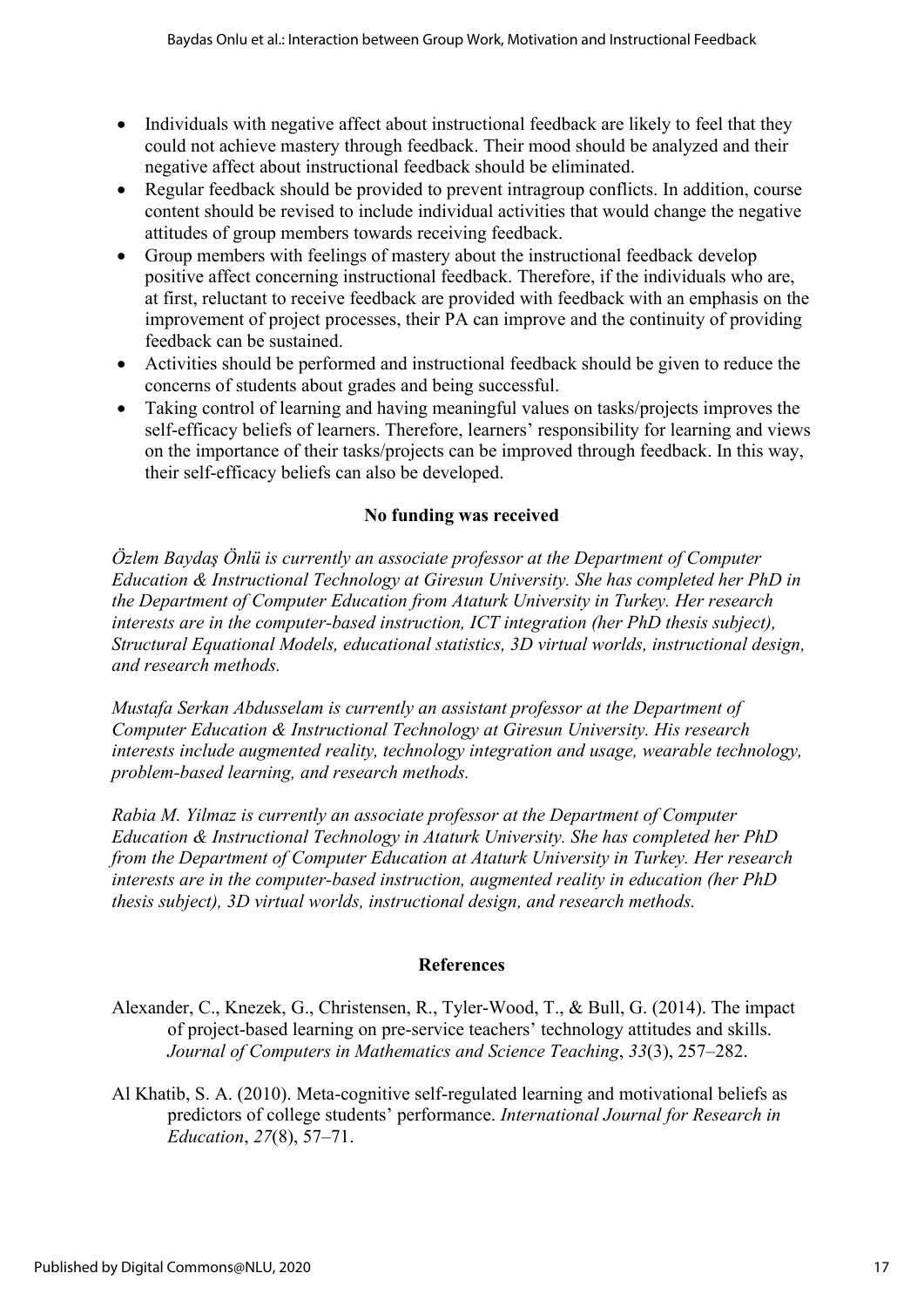- Ames, C. (1992). Classrooms: Goals, structures, and student motivation. *Journal of Educational Psychology*, *84*(3), 261–271.
- Appelbaum, S. H., & Hare, A. (1996). Self-efficacy as a mediator of goal setting and performance: Some human resource applications. *Journal of Managerial Psychology*, *11*(3), 33–47.
- Araz, G., & Sungur, S. (2007). The interplay between cognitive and motivational variables in a problem-based learning environment. *Learning and Individual Differences*, *17*(4), 291–297.
- Bentler, P. M., & Chou, C.-P. (1987). Practical issues in structural modeling. *Sociological Methods and Research, 16*(1), 78–117.
- Beydoğan, H. Ö. (2016). Öğretmen adaylarına yönelik dönüt–düzeltme algı ölçeği [Feedback correction perception scale for teacher candidates]. *Ahi Evran Üniversitesi Kırşehir Eğitim Fakültesi Dergisi, 17*(2), 297–314.
- Birenbaum, M. (1997). Assessment preferences and their relationship to learning strategies and orientations. *Higher Education*, *33*(1), 71–84.
- Brown, A. L., & Palincsar, A. S. (1989). Guided, cooperative learning and individual knowledge acquisition. In L. B. Resnick (Ed.), *Knowing, learning, and instruction: Essays in honor of Robert Glaser*(pp. 393–451). New York, NY: Lawrence Erlbaum Associates.
- Büyüköztürk, Ş., Akgün, Ö. E., Kahveci, Ö., & Demirel, F. (2004). Güdülenme ve öğrenme stratejileri ölçeğinin Türkçe formunun geçerlik ve güvenirlik çalışması [The validity and reliability study of the Turkish version of the motivated strategies for learning questionnaire]. *Kuram ve Uygulamada Eğitim Bilimleri, 4*(2), 207–239.
- Chidambaram, L., & Tung, L. L. (2005). Is out of sight, out of mind? An empirical study of social loafing in technology-supported groups. *Information Systems Research*, *16*(2), 107–234.
- Cho, K., Schunn, C. D., & Charney, D. (2006). Commenting on writing typology and perceived helpfulness of comments from novice peer reviewers and subject matter experts. *Written Communication*, *23*(3), 260–294.
- Cleary, T. J., & Zimmerman, B. J. (2004). Self-regulated empowerment program: A schoolbased program to enhance self-regulated and self-motivated cycles of student learning. *Psychology in the Schools, 41*(5), 537–550
- Cooke, N. J., Gorman, J. C., Duran, J. L., & Taylor, A. R. (2007). Team cognition in experienced command-and-control teams. *Journal of Experimental Psychology: Applied, 13*(3), 146 –157.
- Corliss, S. B. (2005). *The effects of reflective prompts and collaborative learning in hypermedia problem-based learning environments on problem solving and*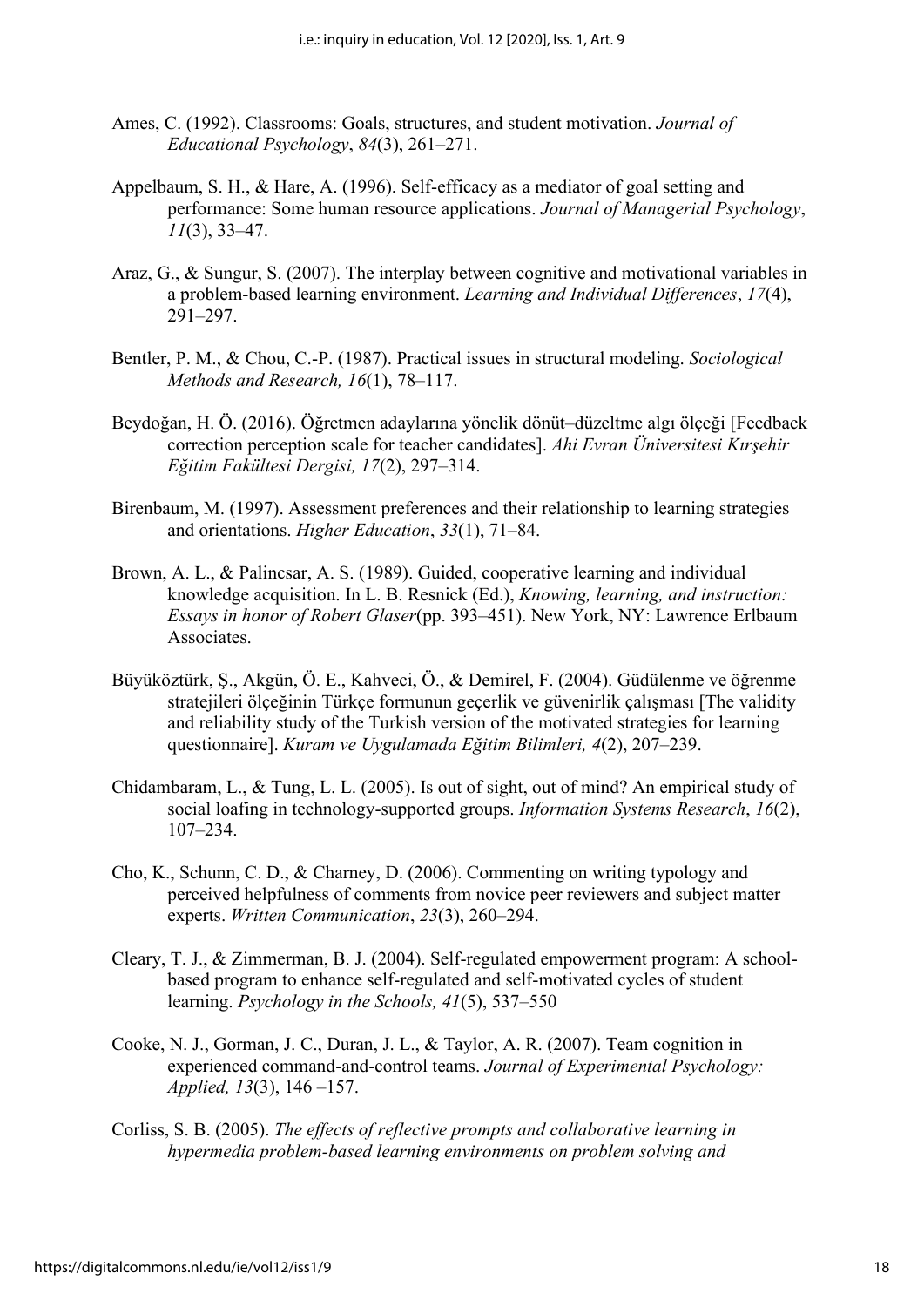*metacognitive skills* (Doctoral dissertation)*.* Retrieved from ProQuest Digital Dissertations. (Order No. 3187842)

- Dart, B. C., Burnett, P. C., Purdie, N., Boulton-Lewis, G., Campbell, J., & Smith, D. (2000). Students' conceptions of learning, the classroom environment, and approaches to learning. *The Journal of Educational Research, 93*(4), 262–270.
- Dillenbourg, P. (1999). What do you mean by collaborative learning? In P. Dillenbourg (Ed.), *Collaborative-learning: Cognitive and computational approaches*, (pp. 1–15). Bingley, UK: Emerald Group.
- Diziol, D., Walker, E., Rummel, N., & Koedinger, K. R. (2010). Using intelligent tutor technology to implement adaptive support for student collaboration. *Educational Psychology Review*, *22*(1), 89–102.
- Duijnhouwer, H., Prins, F. J., & Stokking, K. M. (2012). Feedback providing improvement strategies and reflection on feedback use: Effects on students' writing motivation, process, and performance. *Learning and Instruction*, *22*(3), 171–184.
- Duncan, T. G., & McKeachie, W. J. (2005). The making of the motivated strategies for learning questionnaire. *Educational Psychologist, 40*(2), 117–128.
- Elliot, A. J., & McGregor, H. A. (2001). A 2 × 2 achievement goal framework. *Journal of Personality and Social Psychology*, *80*(3), 501–519.
- Field, A. (2009). *Discovering statistics using SPSS* (3rd ed). Thousand Oaks, CA: SAGE.
- Frank, M., & Barzilai, A. (2004). Integrating alternative assessment in a project-based learning course for pre-service science and technology teachers. *Assessment & Evaluation in Higher Education*, *29*(1), 41–61.
- Freeman, K. E., Alston, S. T., & Winborne, D. G. (2008). Do learning communities enhance the quality of students' learning and motivation in STEM?. *The Journal of Negro Education*, *77*(3), 227–240.
- García, J. N., & de Caso, A. M. (2006). Changes in writing self-efficacy and writing products and processes through specific training in the self-efficacy beliefs of students with learning disabilities. *Learning Disabilities: A Contemporary Journal*, *4*(2), 1–27.
- Ge, X., & Land, S. M. (2003). Scaffolding students' problem-solving processes in an illstructured task using question prompts and peer interactions. *Educational Technology Research and Development*, *51*(1), 21–38.
- Goldstein, O. (2016). A project-based learning approach to teaching physics for pre-service elementary school teacher education students. *Cogent Education*, *3*(1), Article No. 1200833.
- Gülbahar, Y., & Tinmaz, H. (2006). Implementing project-based learning and e-portfolio assessment in an undergraduate course. *Journal of Research on Technology in Education*, *38*(3), 309–327.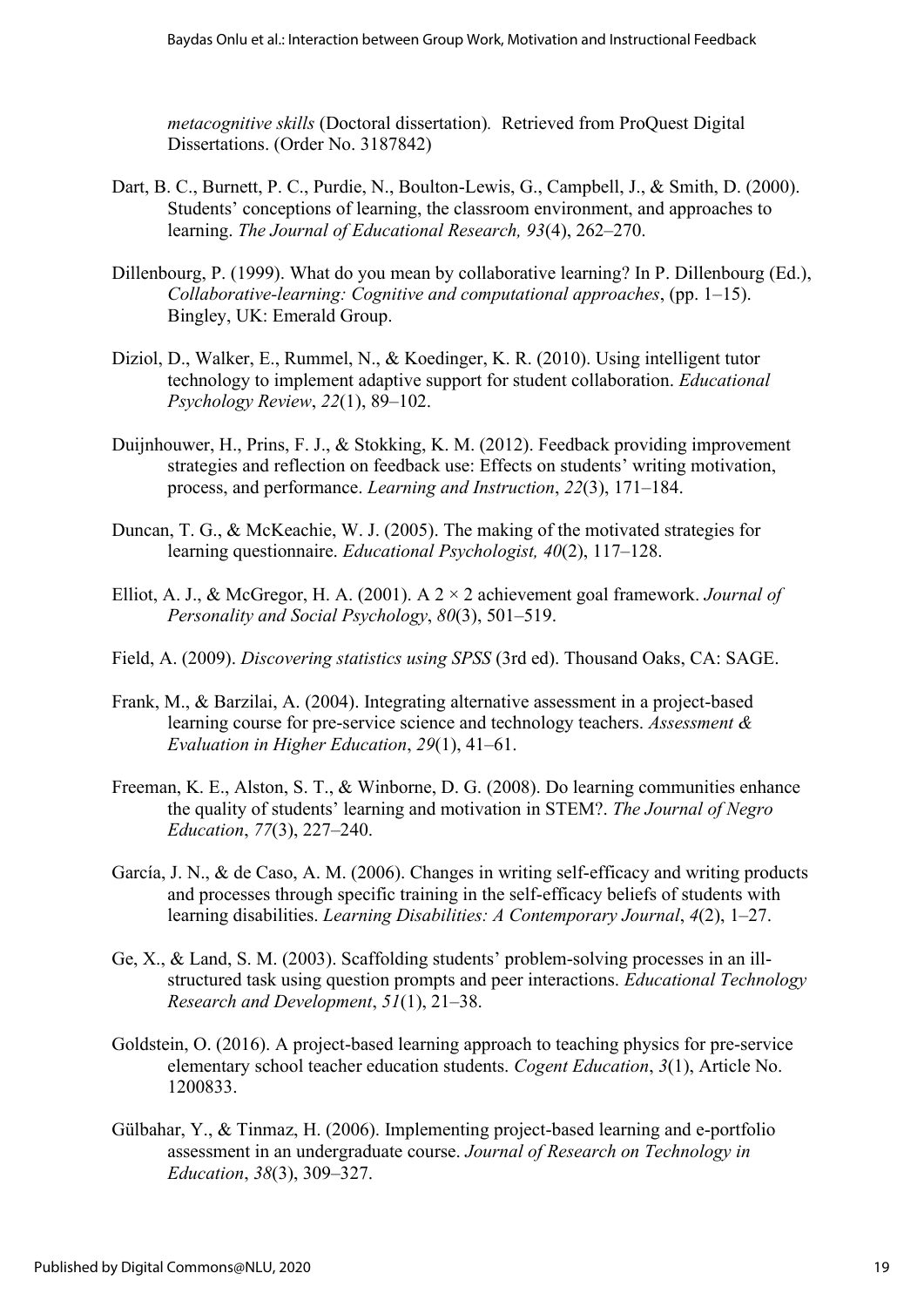- Hambleton, R. K., Merenda, P. F., & Spielberger, C. D. (Eds.). (2005). *Adapting educational and psychological tests for cross-cultural assessment*. Mahwah, N.J.: Lawrence Earlbaum Associates.
- Harward, S., Peterson, N., Korth, B., Wimmer, J., Wilcox, B., Morrison, T. G., Black, S., Simmerman, S., & Pierce, L. (2014). Writing instruction in elementary classrooms: Why teachers engage or do not engage students in writing, *Literacy Research and Instruction, 53*(3), 205–224.
- Hattie, J., & Timperley, H. (2007). The power of feedback. *Review of educational research*, *77*(1), 81–112.
- Hmelo-Silver, C. E. (2004). Problem-based learning: What and how do students learn? *Educational Psychology Review, 16*(3), 235–266.
- Hooper, D., Coughlan, J., & Mullen, M. R. (2008). Structural equation modelling: Guidelines for determining model fit. *The Electronic Journal of Business Research Methods, 6*(1), 53–60
- Howard, J. (2002). Technology-enhanced project-based learning in teacher education: Addressing the goals of transfer. *Journal of Technology and Teacher Education*, *10*(3), 343–364.
- Johnson, D. W., & Johnson, F. P. (2000). *Joining together: Group theory and group skills* (7th ed.)*.* Boston, MA: Allyn and Bacon.
- Johnson, D. W., & Johnson, R. T. (1999). *Learning together and alone: Cooperative competitive, and individualistic learning* (5th ed.). Boston, MA: Allyn and Bacon.
- Johnson, D. W., & Johnson, R. T. (2002). Social interdependence theory and university instruction: Theory into practice. *Swiss Journal of Psychology, 61*(3), 119 –129.
- Jonassen, D. H., & Rohrer-Murphy, L. (1999). Activity theory as a framework for designing constructivist learning environments. *Educational Technology Research and Development, 47*(1), 61–79.
- Joo, Y. J., Lim, K. Y., & Kim, J. (2013). Locus of control, self-efficacy, and task value as predictors of learning outcome in an online university context. *Computers & Education*, *62*, 149–158.
- Karakus, T. (2011). *Exploration of instructional design process and experience of novice instructional designers through the framework of activity theory: A case study in an instructional design course* (Unpublished doctoral dissertation). Middle East Technical University, Ankara, Turkey.
- Karakus Yilmaz, T., Baydas, O., & Kokoc, M. (2017). Grup çalışması ortamlarına karşı öğrenci tutumları ölçeğinin (GÇOÖT) Türkçeye uyarlanması. [The Turkish adaptation study of the Student Attitudes toward Group Environments (SAGE) Questionnaire]. *İlköğretim Online, 16*(3), 1049–1057.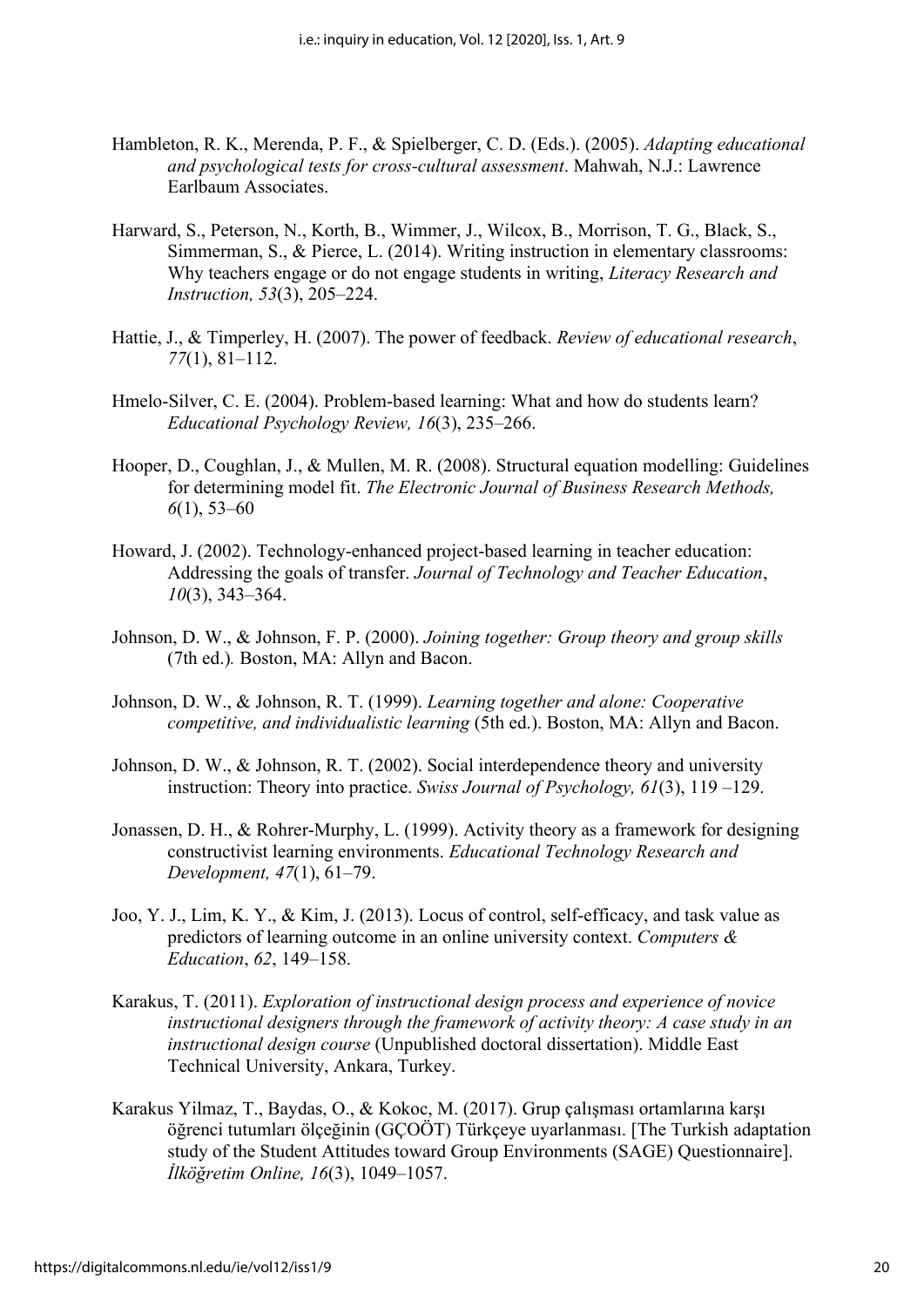- Keller, J. M. (February, 2000). How to integrate learner motivation planning into lesson planning: The ARCS model approach. Paper presented at VII Semanario, Santiago, Cuba.
- Kellogg, R. T., & Whiteford, A. P. (2009). Training advanced writing skills: The case for deliberate practice. *Educational Psychologist*, *44*(4), 250–266.
- Kester, L., Kirschner, P. A., & Corbalan, G. (2007). Designing support to facilitate learning in powerful electronic learning environments. *Computers in Human Behavior, 23*(3), 1047–1054.
- Kouros, C., & Abrami, P. C. (April, 2006). *How do students really feel about working in small groups? The role of student attitudes and behaviours in cooperative classroom settings*. Paper presented at the meeting of the American Educational Research Association, San Francisco, CA.
- Krol, K., Veenman, S., & Voeten, M. (2002). Toward a more cooperative classroom: Observations of teachers' instructional behaviours. *Journal of Classroom Interaction, 37*(2)*,* 37–46.
- Latane, B., Williams, K., & Harkins, S. (1979). Many hands make light the work: The causes and consequences of social loafing. *Journal of Personality and Social Psychology*, *37*(6), 822–832.
- Lawanto, O., Santoso, H. B., & Liu, Y. (2012). Understanding of the relationship between interest and expectancy for success in engineering design activity in grades 9–12. *Educational Technology & Society*, *15*(1), 152–161.
- Liem, A. D., Lau, S., & Nie, Y. (2008). The role of self-efficacy, task value, and achievement goals in predicting learning strategies, task disengagement, peer relationship, and achievement outcome. *Contemporary Educational Psychology*, *33*(4), 486–512.
- Lin, K. Y., Hong, H.-Y., & Chai, C. S. (2014). Development and validation of the knowledge-building environment scale. *Learning and Individual Differences, 30*, 124–132.
- Liu, H. H., Wang, Q., Su, Y.-S., & Zhou, L. (2019). Effects of project-based learning on teachers' information teaching sustainability and ability. *Sustainability*, *11*(20), 5795.
- Macías-Guarasa, J., Montero, J. M., San-Segundo, R., Araujo, Á., & Nieto-Taladriz, O. (2006). A project-based learning approach to design electronic systems curricula. *IEEE Transactions on Education, 49*(3), 389–397.
- Marshall, J. A., Petrosino, A. J. & Martin, T. (2010). Preservice teachers' conceptions and enactments of project-based instruction. *Journal of Science Education Technology*, 19, 370–386.
- McMillan, J., & Schumacher, S. (2010). *Research in education: Evidence-based inquiry* (6th ed.). Boston: Pearson Education.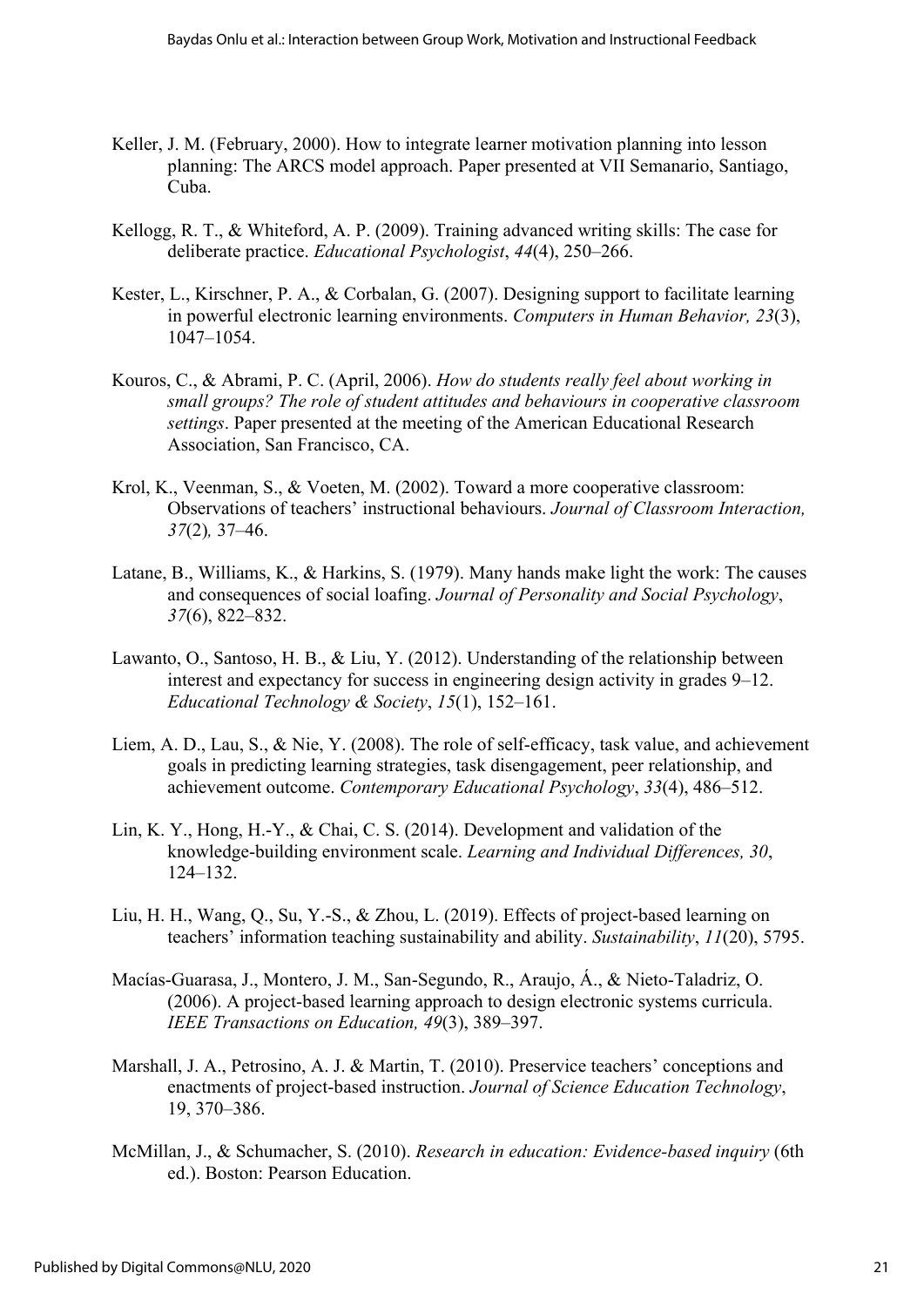- Meece, J. L., Anderman, E. M., & Anderman, L. H. (2006). Classroom goal structure, student motivation, and academic achievement. *Annual Review of Psychology, 57*, 487–503.
- Meijer, J. (2001). Learning potential and anxious tendency: Test anxiety as a bias factor in educational testing. *Anxiety, Stress, and Coping, 14*(3), 337–362.
- Mills, J. E., & Treagust, D. F. (2003). Engineering education—Is problem-based or projectbased learning the answer. *Australasian Journal of Engineering Education*, *3*(2), 2– 16.
- Nicol, D. J., & Macfarlane-Dick, D. (2006). Formative assessment and self-regulated learning: A model and seven principles of good feedback practice. *Studies in Higher Education, 31*(2), 199–218.
- Nihalani, P. K., Mayrath, M., & Robinson, D. H. (2011). When feedback harms and collaboration helps in computer simulation environments: An expertise reversal effect. *Journal of Educational Psychology*, *103*(4), 776–785.
- Osman, K., & Lee, T. T. (2012). Interactive multimedia module with pedagogical agent in electrochemistry. In I. Deliyannis (Ed.), *Interactive Multimedia*, (pp. 29–48). London, UK: Intech Open.
- Pajares, F. (2003). Self-efficacy beliefs, motivation, and achievement in writing: A review of the literature. *Reading &Writing Quarterly*, *19*(2), 139–158.
- Panitz, T. (1997). *Why more teachers do not use collaborative learning techniques*. Retrieved on May, 13, 2016 from [http://schoolofeducators.com/2009/07/why-more-teachers-do](http://schoolofeducators.com/2009/07/why-more-teachers-do-not-use-collaborative-learning-techniques/)[not-use-collaborative-learning-techniques/](http://schoolofeducators.com/2009/07/why-more-teachers-do-not-use-collaborative-learning-techniques/)
- Parr, J. M., & Timperley, H. S. (2010). Feedback to writing, assessment for teaching and learning and student progress. *Assessing Writing*, *15*(2), 68–85.
- Peterson, S. E., & Myer, R. A. (1995). The use of collaborative project-based learning in counselor education. *Counselor Education and Supervision*, *35*(2), 150–158.
- Petty, G. (1993). *Teaching today: A practical guide* (1st ed.). Cheltenham, UK: Stanley Thornes.
- Pilten, P., Pilten, G., & Sahinkaya, N. (2017). The effect of ICT assisted project based learning approach on prospective ICT integration skills of teacher candidates. *Journal of Education and Training Studies*, *5*(3), 135–147.
- Pintrich, P. R. (1999). The role of motivation in promoting and sustaining self-regulated learning. *International Journal of Educational Research*, *31*(6), 459–470.
- Pintrich, P. R., Smith, D. A., García, T., & McKeachie, W. J. (1993). Reliability and predictive validity of the Motivated Strategies for Learning Questionnaire (MSLQ). *Educational and Psychological Measurement, 53*(3), 801–813.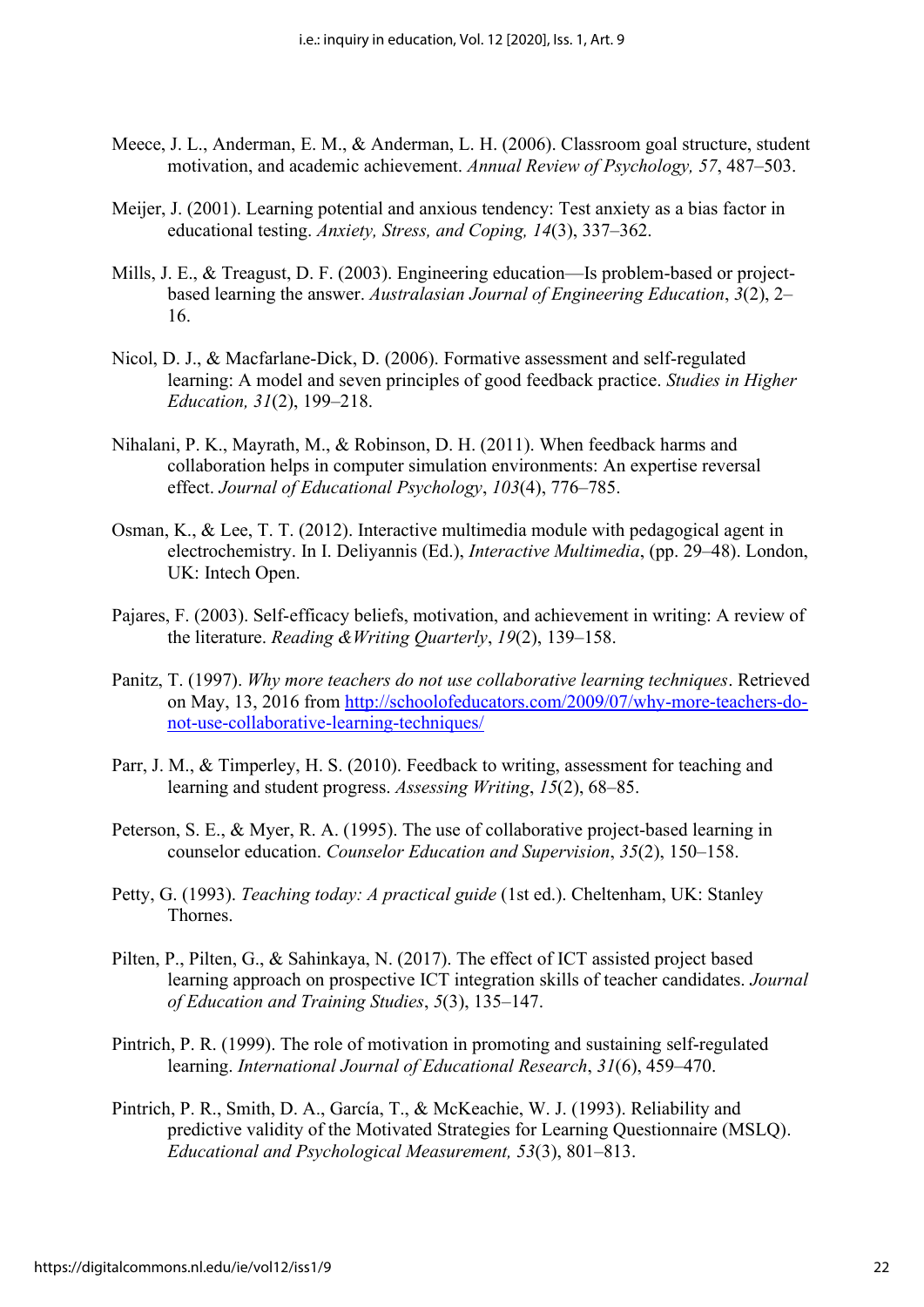- Prat‐Sala, M., & Redford, P. (2010). The interplay between motivation, self‐efficacy, and approaches to studying. *British Journal of Educational Psychology*, *80*(2), 283–305.
- Price, M., Handley, K., Millar, J., & O'Donovan, B. (2010). Feedback: All that effort, but what is the effect? *Assessment & Evaluation in Higher Education*, *35*(3), 277–289.
- Prince, M. J., & Felder, R. M. (2006). Inductive teaching and learning methods: Definitions, comparisons, and research bases. *Journal of Engineering Education*, *95*(2), 123–138.
- Richardson, A. T. (2001). Effectiveness of cognitive behavioral group intervention for elemantary aged students. *The California School Psychologist*, *6*, 39–45.
- Richey, D. K., Mathern, J., O'Shea, C. S., & Pierce, S. J. (1997). Community college/high school feedback and collaboration: Preventive measures. *New directions for community colleges*, *1997*(100), 63–72.
- Schreiber, J. B., Nora, A., Stage, F. K., Barlow, E. A., & King, J. (2006). Reporting structural equation modeling and confirmatory factor analysis results: A review. *The Journal of Educational Research, 99*(6), 323–338.
- Schunk, D. H., Meece, J. R., & Pintrich, P. R. (2012). *Motivation in education: Theory, research, and applications*. Upper Saddle River, N.J.: Pearson Higher Ed.
- Selçuk, Z. (1999). *Gelişim ve öğrenme* [*Development and learning*] (6th ed.). Ankara, Turkey: Nobel Yayınları*.*
- Shastri, A., Wang, J. T., & Gandhi, S. (2015) Motivation and learning strategies of college students in the United States and India, *International Journal of Multidisciplinary Consortium, 2*(1), 214–223.
- Shim, S., & Ryan, A. (2005). Changes in self-efficacy, challenge avoidance, and intrinsic value in response to grades: The role of achievement goals. *The Journal of Experimental Education*, *73*(4), 333–349.
- Shute, V. J. (2008). Focus on formative feedback. *Review of Educational Research*, *78*(1), 153–189.
- Slavin, R. E. (1995). *Cooperative learning: Theory, research and practice* (2nd ed.). Boston, MA: Allyn and Bacon
- Stahl, G., Koschmann, T., & Suthers, D. (2006). Computer-supported collaborative learning: An historical perspective. In R. K. Sawyer (Ed.), *Cambridge handbook of the learning sciences* (pp. 409–426). Cambridge, UK: Cambridge University Press.
- Stipek, D. (1998). *Motivation to learn, from theory to practice* (3rd ed.). Boston, MA: Allyn and Bacon.
- Sungur, S. (2007). Modeling the relationships among students' motivational beliefs, metacognitive strategy use, and effort regulation. *Scandinavian Journal of Educational Research*, *51*(3), 315–326.